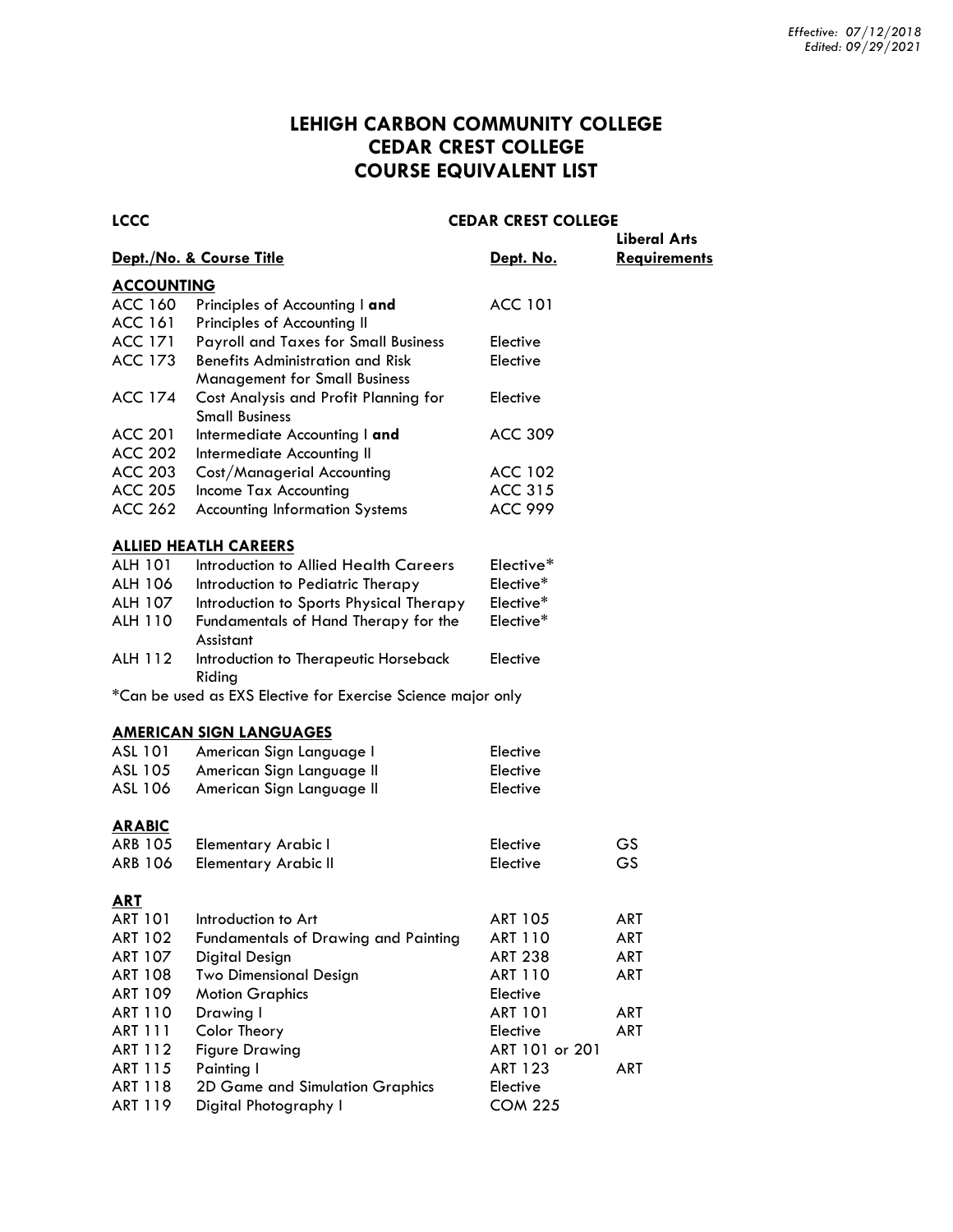|                                  |                                                           |                            | <b>Liberal Arts</b> |
|----------------------------------|-----------------------------------------------------------|----------------------------|---------------------|
|                                  | Dept./No. & Course Title                                  | Dept.No.                   | <b>Requirements</b> |
| <b>ART 120</b>                   | Photography I                                             | Elective                   | ART                 |
| ART 125                          | Jewelry and Metalsmithing I                               | <b>ART 125</b>             | <b>ART</b>          |
| <b>ART 128</b>                   | Computer-Aided Logo &<br><b>Advertising Design</b>        | Elective                   |                     |
| ART 130                          | Ceramics I                                                | <b>ART 131</b>             | <b>ART</b>          |
| ART 132                          | Principles of 3D Modeling and Texturing                   | <b>COM 220</b>             |                     |
| <b>ART 135</b>                   | <b>Three Dimensional Design</b>                           | <b>ART 127</b>             | ART                 |
| ART 145                          | The Art of Illustration                                   | ART 113                    | <b>ART</b>          |
| <b>ART 150</b>                   | <b>Fashion Design Concepts and</b><br><b>Illustration</b> | Elective                   |                     |
| ART 152                          | <b>Clothing Construction</b>                              | Elective                   |                     |
| ART 155                          | <b>Fashion Draping</b>                                    | Elective                   |                     |
| ART 181                          | Advanced 3D Modeling and Texturing                        | Elective                   |                     |
| <b>ART 205</b>                   | Pattern Making I                                          | Elective                   |                     |
| <b>ART 206</b>                   | <b>Pattern Making II</b>                                  | Elective                   |                     |
| <b>ART 209</b>                   | <b>Computer Game and Simulation Art</b><br>Capstone       | Elective                   |                     |
| <b>ART 210</b>                   | Drawing II                                                | <b>ART 201</b>             | <b>ART</b>          |
| <b>ART 212</b>                   | American Art                                              | Elective                   | <b>ART</b>          |
| ART 215                          | Painting II                                               | <b>ART 223</b>             | <b>ART</b>          |
| <b>ART 220</b>                   | Photography II                                            | Elective                   | <b>ART</b>          |
| <b>ART 225</b>                   | Jewelry and Metalsmithing II                              | <b>ART 225</b>             | <b>ART</b>          |
| <b>ART 226</b>                   | Advanced Multimedia Topics and                            | Elective                   |                     |
|                                  | <b>Design Concepts</b>                                    |                            |                     |
| <b>ART 230</b>                   | Ceramics II                                               | <b>ART 231</b>             | ART                 |
| <b>ART 235</b>                   | Sculpture                                                 | <b>ART 127</b>             | <b>ART</b>          |
| <b>ART 242</b>                   | Desktop Publishing                                        | ART 129+ART 229            |                     |
| <b>ART 247</b>                   | Introduction to Animation                                 | Elective                   |                     |
| <b>ART 248</b>                   | Web-Based Interactive Animation                           | Elective                   |                     |
| <b>ART 251</b>                   | <b>Character Rigging and Animation</b>                    | Elective                   |                     |
| <b>ART 252</b>                   | <b>Computer Generated Dynamic Simulations Elective</b>    |                            |                     |
| <b>ART 258</b><br><b>ART 260</b> | <b>Multimedia Practicum</b>                               | Elective                   |                     |
|                                  | Independent Study                                         | Reviewed Individually      |                     |
| <u>ASTRONOMY</u>                 |                                                           |                            |                     |
| <b>AST 201</b>                   | Introduction to Astronomy                                 | GSC 103                    | SCI                 |
|                                  | <b>BIOLOGICAL SCIENCE</b>                                 |                            |                     |
| <b>BIO 101</b>                   | Introductory Biology                                      | <b>BIO 111</b>             | SCI                 |
| <b>BIO 105</b>                   | <b>Fundamentals of Biology</b>                            | <b>BIO 112</b>             | SCI                 |
| <b>BIO 106</b>                   | <b>Plant Science</b>                                      | <b>BIO 207</b>             | SCI                 |
| <b>BIO 110</b>                   | General Biology I                                         | <b>BIO 124</b>             | SCI                 |
| <b>BIO 111</b>                   | General Biology II                                        | <b>BIO 123</b>             | SCI                 |
| <b>BIO 112</b>                   | Introduction to Biotechnology                             | Elective                   |                     |
| <b>BIO 115</b>                   | Field Biology                                             | Elective                   |                     |
| <b>BIO 116</b>                   | Topics in Ecology                                         | Elective                   | SCI                 |
| <b>BIO 117</b>                   | <b>World Biomes</b>                                       | Elective                   |                     |
| <b>BIO 118</b><br><b>BIO 120</b> | Woody Plants in the Landscape<br><b>Biology of Aging</b>  | Elective<br><b>HLT 100</b> |                     |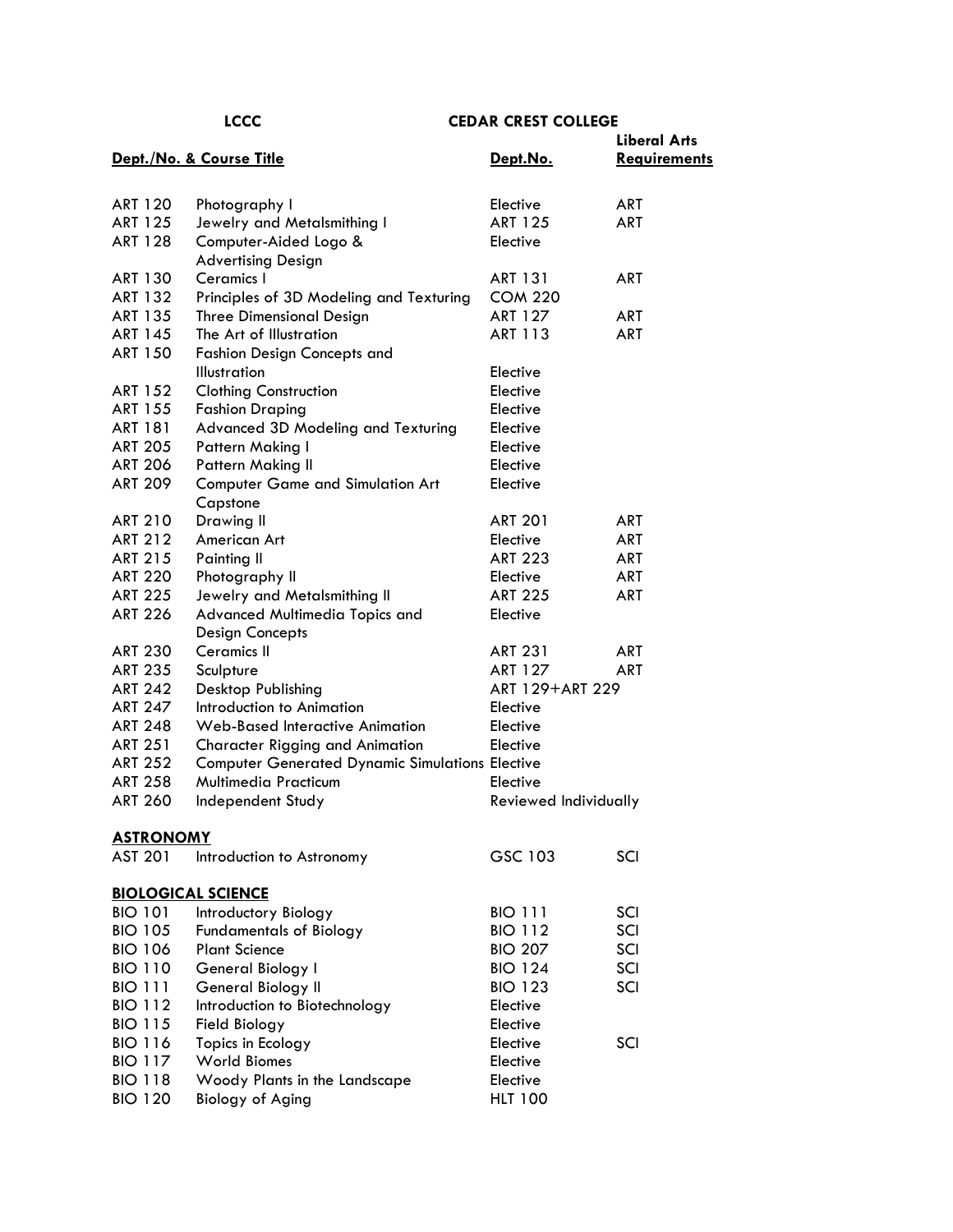|                | <b>LCCC</b>                                                                         | <b>CEDAR CREST COLLEGE</b>   |                                                 |
|----------------|-------------------------------------------------------------------------------------|------------------------------|-------------------------------------------------|
|                | Dept./No. & Course Title                                                            | Dept.No.                     | <b>Liberal Arts</b><br><b>Requirements</b>      |
| <b>BIO 122</b> | <b>Biotechnology Techniques</b>                                                     | Elective                     |                                                 |
| <b>BIO 124</b> | Nutrition                                                                           |                              | Elective (fulfills NTR requirement for Nursing, |
|                | Health Science, Public Health, Exercise Science, and Health Promotion and Wellness) |                              |                                                 |
| <b>BIO 125</b> | Herbs and Herbal Medicine                                                           | Elective                     |                                                 |
| <b>BIO 130</b> | <b>Cataclysm: The Science of Natural Disasters Elective</b>                         |                              | SCI                                             |
| <b>BIO 135</b> | Intro to Environmental Science                                                      | <b>ENS 101</b>               | SCI                                             |
| <b>BIO 137</b> | Introduction to Environmental Science                                               | <b>ENS 101</b>               | SCI                                             |
| <b>BIO 163</b> | Anatomy & Physiology I                                                              | BIO 117 or 217               | SCI                                             |
| <b>BIO 164</b> | Anatomy & Physiology II                                                             | BIO 118 or 218               | SCI                                             |
| <b>BIO 205</b> | Principles of Botany                                                                | <b>BIO 207</b>               | SCI                                             |
| <b>BIO 206</b> | A Survey of the Plant Kingdom                                                       | <b>BIO 207</b>               | SCI                                             |
| <b>BIO 208</b> | <b>Plant Propagation</b>                                                            | Elective                     |                                                 |
| <b>BIO 212</b> | Industrial Biotechnology                                                            | Elective                     |                                                 |
| <b>BIO 214</b> | Genetics                                                                            | BIO 231 lecture <sup>*</sup> | SCI                                             |
| <b>BIO 218</b> | Genetics                                                                            | <b>BIO 231</b>               | SCI                                             |
| <b>BIO 220</b> | Introduction to Microbiology                                                        | <b>BIO 227</b>               | SCI                                             |
|                | (fulfills the microbiology requirement for Nursing)                                 |                              |                                                 |
| <b>BIO 222</b> | Molecular Biotechnology                                                             | Elective                     |                                                 |
| <b>BIO 223</b> | <b>Biotechnology Seminar</b>                                                        | Elective                     |                                                 |
| <b>BIO 231</b> | Entomology                                                                          | Elective                     | SCI                                             |
| <b>BIO 236</b> | Soil Science                                                                        | Elective                     | SCI                                             |
| <b>BIO 250</b> | Selected Topics in the Natural Science                                              | Elective                     |                                                 |
| <b>BIO 251</b> | Selected Topics in the Natural Sciences                                             | Elective                     |                                                 |
| <b>BIO 270</b> | Pathophysiology                                                                     | <b>BIO 304</b>               | SCI                                             |

\* LCCC BIO 214 is a lecture only course, students would need to take BIO 231 lab at CCC to meet full requirements, please discuss with CCC advisor if it would be better to take BIO 231 lecture and lab together.

# **BUSINESS**

| <b>BUS 120</b> | Introduction to Business Organization    | Elective       |    |
|----------------|------------------------------------------|----------------|----|
| <b>BUS 130</b> | Personal Money Management                | Elective       |    |
| <b>BUS 141</b> | Principles of Advertising                | Elective       |    |
| <b>BUS 146</b> | <b>Customer Service and Call Centers</b> | Elective       |    |
| <b>BUS 150</b> | <b>Business Statistics</b>               | <b>MAT 110</b> | ML |
| <b>BUS 152</b> | <b>Principles of Sales</b>               | Elective       |    |
| <b>BUS 209</b> | <b>Business Communications</b>           | Elective       |    |
| <b>BUS 211</b> | <b>Principles of Management</b>          | <b>BUA 110</b> |    |
| <b>BUS 220</b> | Records Management                       | Elective       |    |
| <b>BUS 221</b> | <b>Principles of Marketing</b>           | <b>MRK 230</b> |    |
| <b>BUS 237</b> | Investments                              | <b>BUA 216</b> |    |
| <b>BUS 241</b> | <b>Business Law I and</b>                | <b>BUA 221</b> |    |
| <b>BUS 242</b> | <b>Business Law II</b>                   |                |    |
| <b>BUS 246</b> | <b>Business Ethics</b>                   | Elective       |    |
| <b>BUS 248</b> | Essentials of Entrepreneurships & SBM    | Elective       |    |
| <b>BUS 252</b> | Human Resources Management               | <b>BUA 220</b> |    |
| <b>BUS 254</b> | Human Resource Law                       | <b>BUA 239</b> |    |
| <b>BUS 256</b> | International Business                   | <b>BUA 240</b> | GS |
| <b>BUS 257</b> | HRIS/Payroll Administration              | Elective       |    |
| <b>BUS 258</b> | Labor Relations                          | Elective       |    |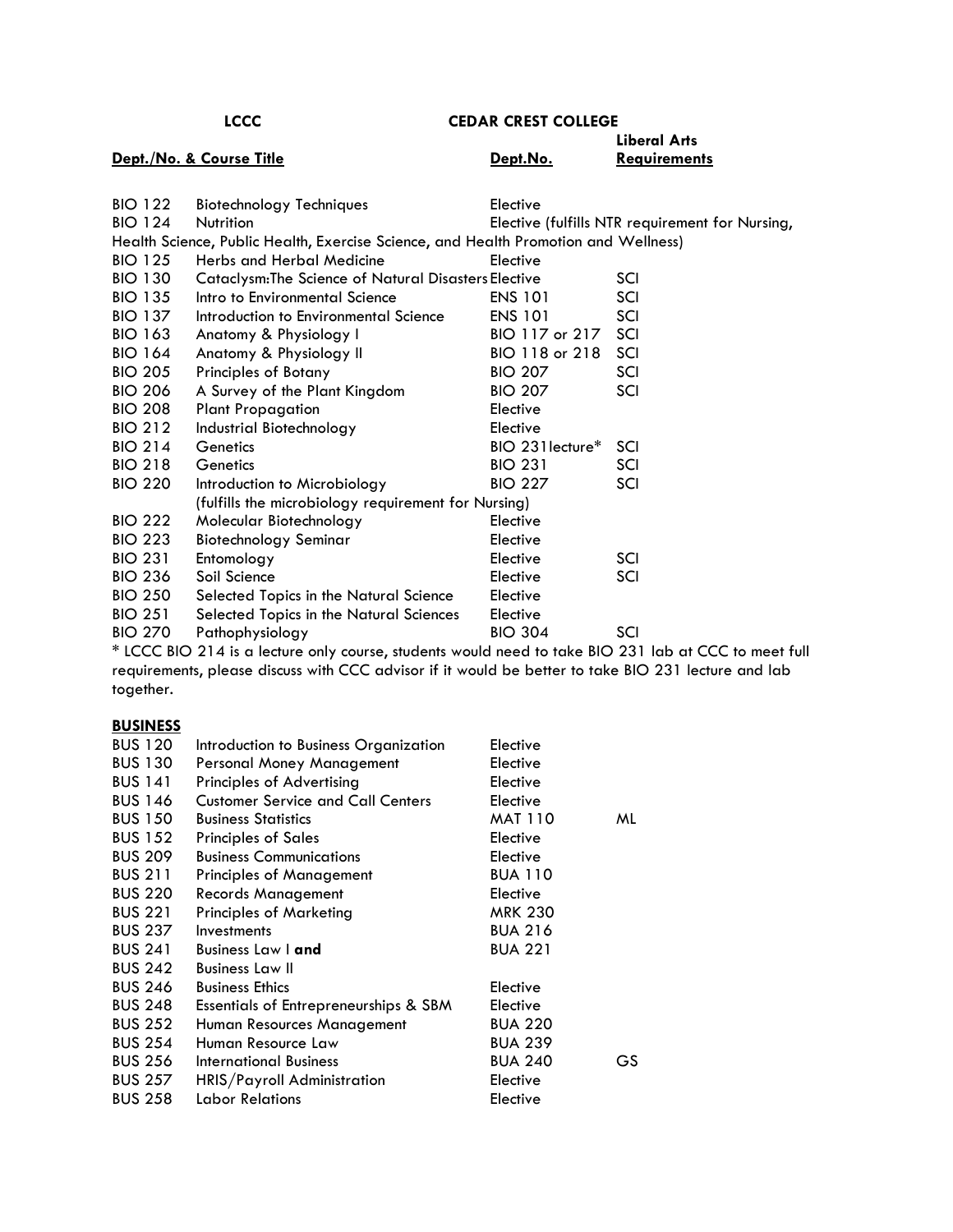| <b>LCCC</b>              | <b>CEDAR CREST COLLEGE</b> |                                     |
|--------------------------|----------------------------|-------------------------------------|
| Dept./No. & Course Title | <u>Dept.No.</u>            | Liberal Arts<br><b>Requirements</b> |

BUS 259 Compensation and Benefits Management BUA 325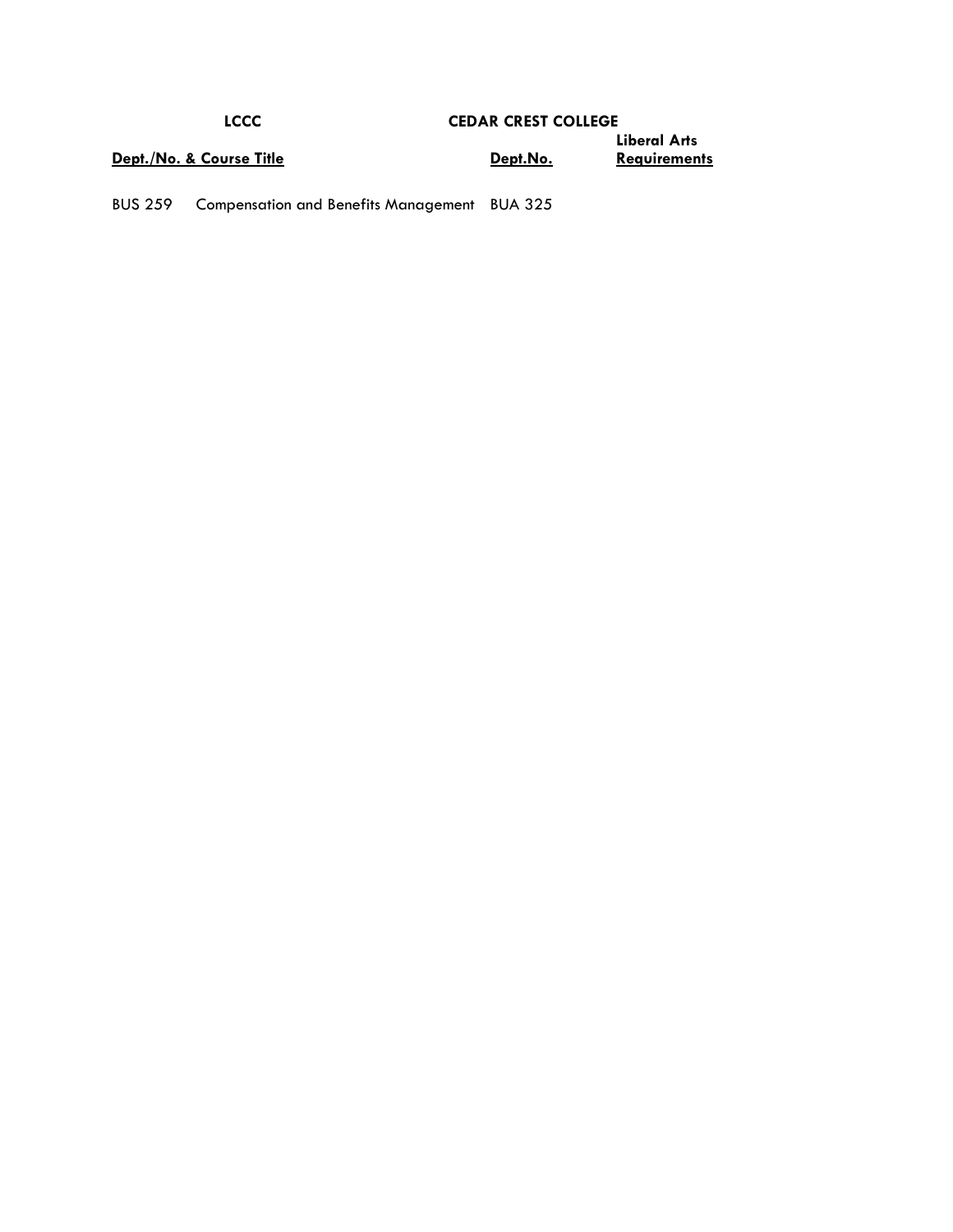|                      |                                                  |                       | <b>Liberal Arts</b> |
|----------------------|--------------------------------------------------|-----------------------|---------------------|
|                      | Dept./No. & Course Title                         | Dept.No.              | <b>Requirements</b> |
|                      |                                                  |                       |                     |
| <b>BUS 262</b>       | Recruiting, Training and Evaluating<br>Employees | <b>BUA 320</b>        |                     |
| <b>BUS 276</b>       | Industrial Health and Safety                     | Elective              |                     |
| <b>BUS 284</b>       | <b>Business Internship</b>                       | Elective              |                     |
| <b>BUS 285</b>       | <b>Global Business Practice Firm</b>             | Elective              |                     |
| <b>CHEMISTRY</b>     |                                                  |                       |                     |
| <b>CHE 105</b>       | <b>Fundamentals of Chemistry</b>                 | Elective              | SCI                 |
| <b>CHE 106</b>       | <b>Physiological Chemistry</b>                   | <b>CHE 103</b>        | SCI                 |
| <b>CHE 107</b>       | <b>Chemical and Laboratory Safety</b>            | Elective              |                     |
| <b>CHE 108</b>       | <b>Essentials of Chemistry</b>                   | Elective              | SCI                 |
| <b>CHE 111</b>       | General Chemistry I                              | <b>CHE 111</b>        | SCI                 |
| <b>CHE 112</b>       | <b>General Chemistry II</b>                      | <b>CHE 112</b>        | SCI                 |
| <b>CHE 205</b>       | <b>Organic Chemistry I</b>                       | <b>CHE 205</b>        | SCI                 |
| <b>CHE 206</b>       | <b>Organic Chemistry II</b>                      | <b>CHE 206</b>        | SCI                 |
| <b>CHE 209</b>       | Polymer Chemistry                                | <b>CHE 341</b>        | SCI                 |
| <b>CHE 211</b>       | Instrumental and Quantitative Analysis I         | <b>CHE 230</b>        | SCI                 |
| <b>CHE 212</b>       | Instrumental and Quantitative Analysis II        | <b>CHE 302</b>        | SCI                 |
| <b>CHE 250</b>       | Selected Topics in the Natural Sciences          | Reviewed Individually |                     |
| <b>CHE 251</b>       | Selected Topics in the Natural Sciences          | Reviewed Individually |                     |
| <b>CHINESE</b>       |                                                  |                       |                     |
| <b>CHN 105</b>       | <b>Elementary Chinese I</b>                      | Elective              | GS                  |
| <b>CHN 106</b>       | <b>Elementary Chinese II</b>                     | Elective              | GS.                 |
| <b>CHN 205</b>       | Intermediate Chinese I                           | Elective              | GS                  |
| <b>CHN 206</b>       | Intermediate Chinese II                          | Elective              | GS                  |
| <b>COMMUNICATION</b> |                                                  |                       |                     |
| <b>CMN 105</b>       | Interpersonal Communication                      | <b>COM 210</b>        | SS                  |
| <b>CMN 108</b>       | Introduction to Public Relations                 | <b>COM 216</b>        | SS                  |
| <b>CMN 112</b>       | <b>Oral Communication and Presentation</b>       | <b>THS105</b>         |                     |
| <b>CMN 115</b>       | Argumentation and Debate                         | Elective              |                     |
| <b>CMN 120</b>       | <b>Small Group Communication</b>                 | Elective              | SS                  |
| <b>CMN 121</b>       | Introduction to Communication Theory             | <b>COM 200</b>        | SS                  |
| <b>CMN 125</b>       | Introduction to Theatre Arts                     | Elective              | ART                 |
| <b>CMN 201</b>       | <b>Intercultural Communication</b>               | <b>COM 212</b>        | SS                  |
|                      | <b>COMPUTER FORENSICS</b>                        |                       |                     |
| <b>CFS 105</b>       | <b>Computer Ethics</b>                           | Elective              |                     |
| <b>CFS 110</b>       | Introduction to Computer Forensics               | Elective              |                     |
| CFS 115              | Introduction to Digital Security                 | Elective              |                     |
| <b>CFS 145</b>       | Principles of Information Security               | Elective              |                     |
| <b>CFS 155</b>       | Network Security                                 | Elective              |                     |
| <b>CFS 205</b>       | Intrusion Detection and Prevention               | Elective              |                     |
|                      | <b>COMPUTER INFORMATION SYSTEMS/NETWORKING</b>   |                       |                     |
| <b>CIS 105</b>       | Introduction to Computers & Applications         | Elective              |                     |
| <b>CIS 108</b>       | Digital Design II                                | Elective              |                     |

CIS 110 Business Information Systems Elective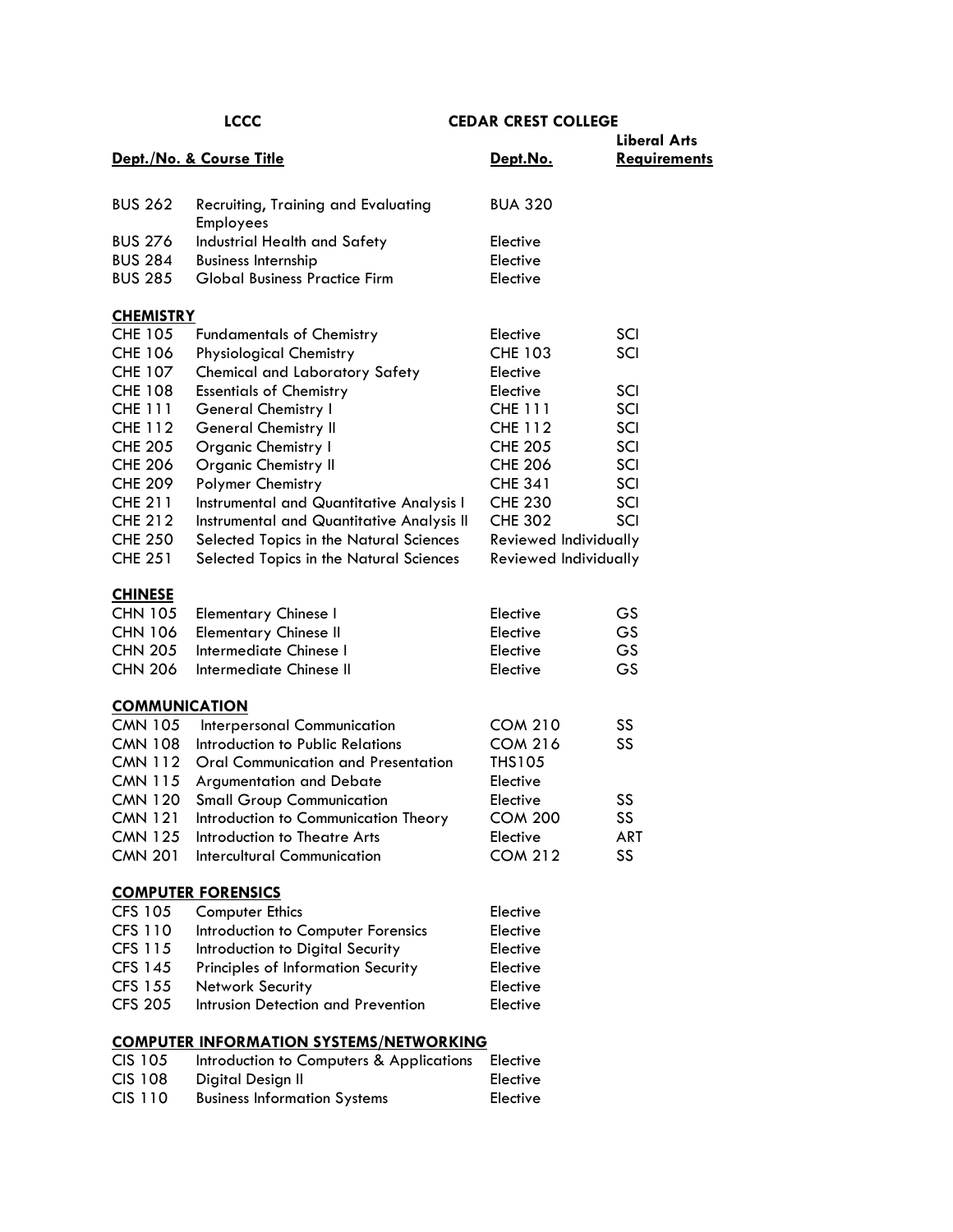|                |                                                                    |          | <b>Liberal Arts</b> |
|----------------|--------------------------------------------------------------------|----------|---------------------|
|                | Dept./No. & Course Title                                           | Dept.No. | <b>Requirements</b> |
|                |                                                                    |          |                     |
| CIS 111        | <b>Electronic Commerce</b>                                         | Elective |                     |
| CIS 112        | Computational Thinking and Programming                             | Elective | ML                  |
|                | Logic                                                              |          |                     |
| CIS 114        | Introduction to Game Design                                        | Elective |                     |
| CIS 116        | Adobe Dreamweaver                                                  | Elective |                     |
| <b>CIS 118</b> | <b>Game and Simulation Programming</b>                             | Elective |                     |
|                | <b>Fundamentals</b>                                                |          |                     |
| CIS 133        | User Experience Design                                             | Elective |                     |
| <b>CIS 141</b> | Client-Side Scripting I                                            | Elective |                     |
| <b>CIS 142</b> | Client-Side Scripting II                                           | Elective |                     |
| <b>CIS 143</b> | XML                                                                | Elective |                     |
| CIS 145        | <b>Systems Analysis and Design</b>                                 | Elective |                     |
| <b>CIS 155</b> | Introduction to Computer Science -<br>Structured Programming - C++ | Elective |                     |
| CIS 165        | <b>Data Structures</b>                                             | Elective |                     |
| <b>CIS 172</b> | Java I                                                             | Elective |                     |
| <b>CIS 173</b> | Java II                                                            | Elective |                     |
| <b>CIS 180</b> | Introduction to Project Management                                 | Elective |                     |
| <b>CIS 181</b> | 3D Game and Simulation Programming                                 | Elective |                     |
| <b>CIS 206</b> | Microsoft Server-Side Scripting                                    | Elective |                     |
| <b>CIS 207</b> | Unix Server-Side Scripting                                         | Elective |                     |
| <b>CIS 209</b> | Computer Game & Programming Cap.                                   | Elective |                     |
| <b>CIS 222</b> | Software Development for Mobile Dev.                               | Elective |                     |
| <b>CIS 225</b> | <b>Computer Organization and Architecture</b>                      | Elective |                     |
| <b>CIS 226</b> | Advanced Multimedia Design                                         | Elective |                     |
| <b>CIS 250</b> | <b>Operating Systems</b>                                           | Elective |                     |
| <b>CIS 255</b> | The Database Environment                                           | Elective |                     |
| <b>CIS 258</b> | <b>Multimedia Practicum</b>                                        | Elective |                     |
| <b>CIS 280</b> | <b>GUI Application Development Tools</b><br>Practicum or           | Elective |                     |
| <b>CIS 281</b> | Visual Basic Programming I and                                     |          |                     |
| <b>CIS 283</b> | Visual Basic Programming II                                        |          |                     |
| <b>NET 110</b> | <b>Network Essentials</b>                                          | Elective |                     |
| <b>NET 111</b> | A + Essentials                                                     | Elective |                     |
| <b>NET 121</b> | A + Practical Application                                          | Elective |                     |
| <b>NET 129</b> | Installing and Configuring Windows<br>Server 2012                  | Elective |                     |
| <b>NET 139</b> | Administering Windows Server 2012                                  | Elective |                     |
| <b>NET 149</b> | <b>Configuring Advanced Windows Server</b><br>2012 Services        | Elective |                     |
| <b>NET 180</b> | Cisco Internetworking V                                            | Elective |                     |
| <b>NET 185</b> | Cisco Internetworking VI                                           | Elective |                     |
| <b>NET 210</b> | Linux Installation and Administration                              | Elective |                     |
| <b>NET 220</b> | CCNA 1 - Introduction to Networks                                  | Elective |                     |
| <b>NET 225</b> | CCNA 2 - Routing and Switching Essen                               | Elective |                     |
| <b>NET 230</b> | <b>CCNA 3 - Scaling Networks</b>                                   | Elective |                     |
| <b>NET 235</b> | <b>CCNA 4 - Connecting Networks</b>                                | Elective |                     |
| <b>NET 280</b> | Computer Specialist - Network<br>Technology Internship             | Elective |                     |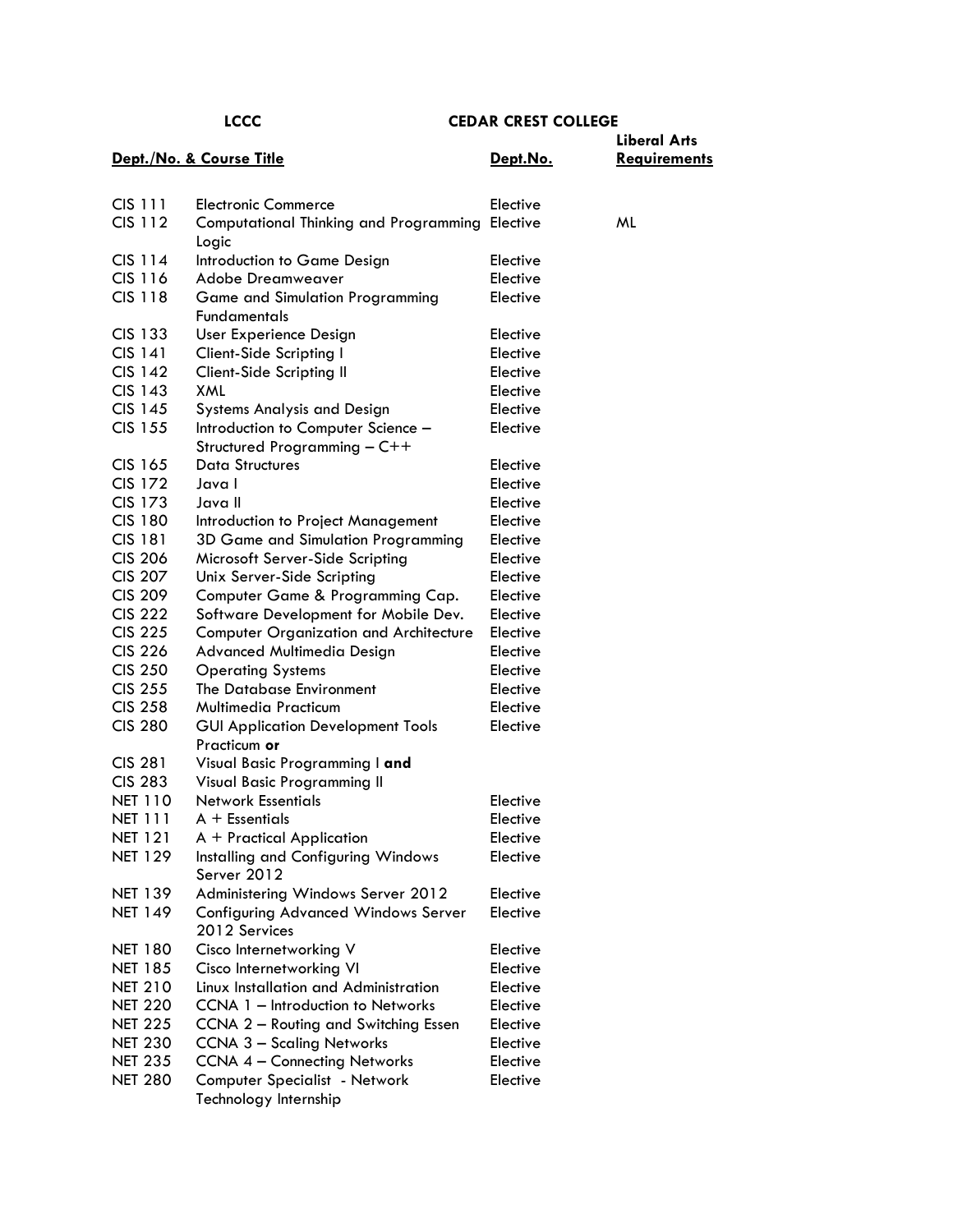|                         | <b>LCCC</b>                                                 | <b>CEDAR CREST COLLEGE</b> |                     |
|-------------------------|-------------------------------------------------------------|----------------------------|---------------------|
|                         |                                                             |                            | <b>Liberal Arts</b> |
|                         | Dept./No. & Course Title                                    | Dept.No.                   | <b>Requirements</b> |
|                         |                                                             |                            |                     |
|                         | <b>COOPERATIVE EDUCATION</b>                                |                            |                     |
| CED 272                 | <b>Cooperative Learning Experience</b>                      | Review Individually        |                     |
| <b>CRIMINAL JUSTICE</b> |                                                             |                            |                     |
| <b>CJA 101</b>          | Introduction to the Criminal Justice System CRJ 101         |                            |                     |
| <b>CJA 105</b>          | <b>Criminal Investigations</b>                              | Elective                   | SS                  |
| <b>CJA 106</b>          | Introduction to Homeland Security                           | Elective                   | SS                  |
| CJA 116                 | <b>Corrections Administration</b>                           | <b>CRJ 306</b>             |                     |
| <b>CJA 118</b>          | Juvenile Delinquency                                        | <b>CRJ 301</b>             |                     |
| <b>CJA 201</b>          | <b>Criminal Evidence and Court Procedure</b>                | Elective                   | SS                  |
| <b>CJA 215</b>          | Law Enforcement and Society                                 | Elective                   | SS                  |
| <b>CJA 225</b>          | Probation and Parole                                        | Elective                   | SS                  |
| <b>CJA 234</b>          | <b>Ethics in Criminal Justice</b>                           | <b>CRJ 211</b>             |                     |
| <b>CJA 235</b>          | Seminar in Police Problems                                  | Elective                   |                     |
| <b>CJA 240</b>          | Criminal Law                                                | <b>PSC 218</b>             | SS                  |
| <b>CJR 119</b>          | Juvenile Justice                                            | <b>CRJ 301</b>             |                     |
| <b>CULINARY ARTS</b>    |                                                             |                            |                     |
| <b>CUL 216</b>          |                                                             | Elective                   |                     |
|                         | <b>DIGITAL MEDIA AND THE ARTS</b>                           |                            |                     |
| DMP 105                 | Introduction to Media Communications                        | <b>COM 112</b>             |                     |
| DMP 115                 | Principles of Sound Production                              | Elective                   |                     |
| DMP 116                 | Sound Design for Animation                                  | Elective                   |                     |
| DMP 121                 | Media Scriptwriting & Storyboarding                         | Elective                   |                     |
| DMP 130                 | Video Field Production                                      | <b>COM 224</b>             | ART                 |
| <b>DMP 205</b>          | Introduction to Video Editing                               | <b>COM 324</b>             | <b>ART</b>          |
| <b>DMP 210</b>          | <b>TV Studio Production</b>                                 | Elective                   |                     |
| DMP 215                 | Media Law and Ethics                                        | <b>COM 255</b>             |                     |
| DMP 216                 | Digital Audio Production                                    | Elective                   |                     |
| <b>DMP 220</b>          | <b>Advanced Video Production</b>                            | Elective                   |                     |
| <b>DMP 225</b>          | <b>Audio Post Production</b>                                | Elective                   |                     |
| <b>DMP 250</b>          | <b>Communications Media Practicum</b>                       | <b>COM 290</b>             |                     |
|                         | <b>EARLY CHILDHOOD EDUCATION</b>                            |                            |                     |
| <b>ECE 110</b>          | <b>Fundamentals of Early Childhood</b><br>Education         | <b>ECE 101</b>             |                     |
| <b>ECE 120</b>          | <b>Children's Growth and Development</b>                    | Elective                   |                     |
| <b>ECE 125</b>          | <b>Education and Care of Infants and</b><br><b>Toddlers</b> | Elective                   |                     |
| <b>ECE 130</b>          | Integrating the Arts and Play in<br><b>Early Childhood</b>  | <b>EDU 308</b>             |                     |
| <b>ECE 140</b>          | <b>Observation and Recording Techniques</b>                 | <b>ECE 301</b>             |                     |
| <b>ECE 200</b>          | Young Children with Special Needs                           | Elective                   |                     |
| <b>ECE 205</b>          | Math & Science for Early Childhood                          | Elective                   |                     |
| <b>ECE 210</b>          | Integrating Curriculum in Early Childhood                   | Elective                   |                     |
| <b>ECE 215</b>          | Language and Literature                                     | <b>ECE 207</b>             |                     |
| <b>ECE 220</b>          | Internship                                                  | EDU 321, EDU 151           |                     |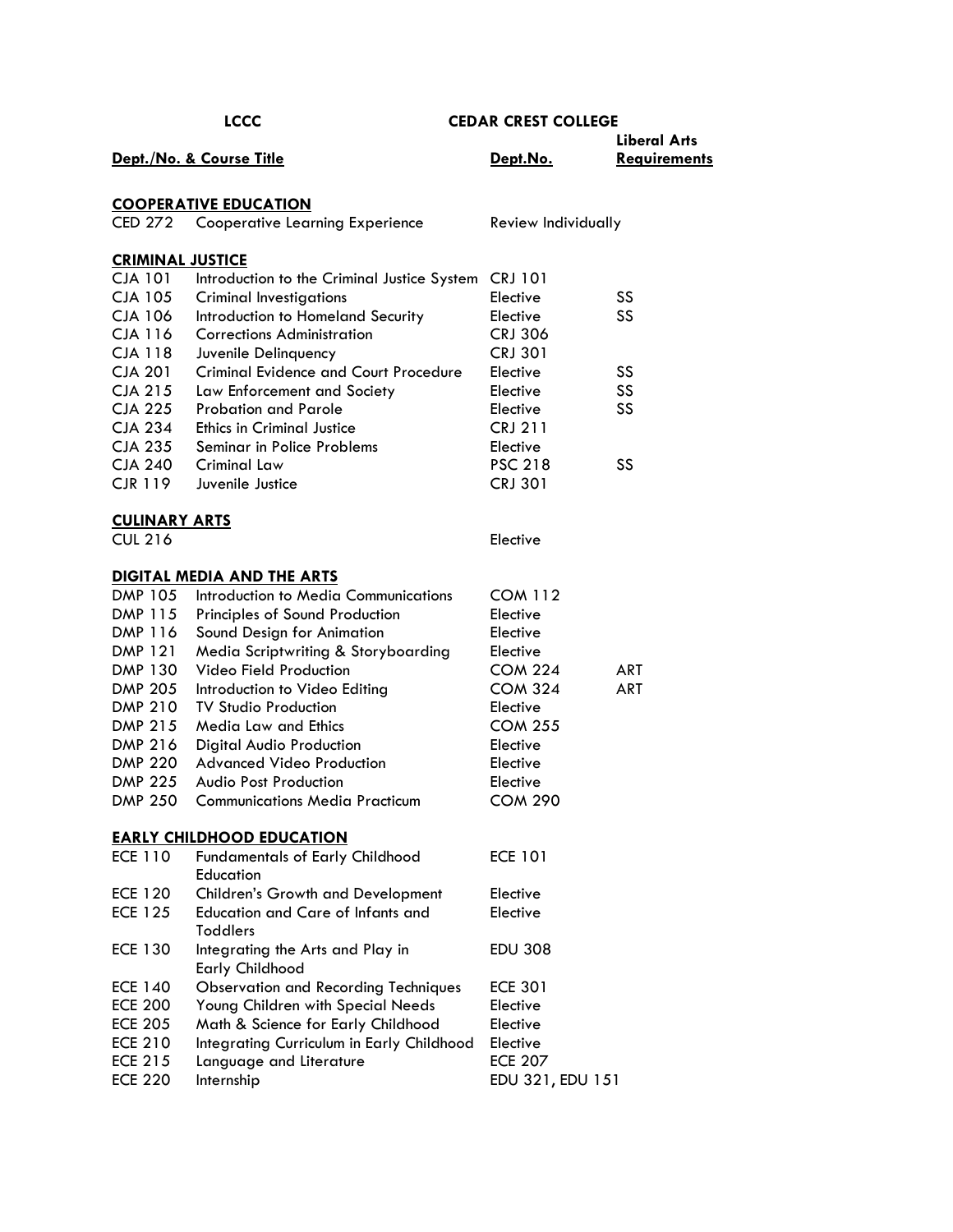|                  | Dept./No. & Course Title                                                     | Dept.No.         | <b>Liberal Arts</b><br><b>Requirements</b> |
|------------------|------------------------------------------------------------------------------|------------------|--------------------------------------------|
|                  |                                                                              |                  |                                            |
| <b>ECE 225</b>   | Early childhood Professional                                                 | Elective         |                                            |
| <b>ECE 230</b>   | The Director with Vision                                                     | Elective         |                                            |
| <b>ECE 235</b>   | Program Organization and Management                                          | Elective         |                                            |
|                  | <b>EARLY CHILDHOOD EDUCATION/EARLY INTERVENTION</b>                          |                  |                                            |
| <b>ECI 115</b>   | Family-Centered Early Intervention Field<br>Experience                       | Elective         |                                            |
| <b>ECI 205</b>   | Early Childhood Guidance for Inclusion<br>Settings                           | Elective         |                                            |
| <b>ECI 220</b>   | Early Childhood Education/Early<br>Intervention Internship                   | Elective         |                                            |
| <b>ECI 230</b>   | Principles of Family-Centered Early<br>Intervention                          | Elective         |                                            |
| <b>ECI 240</b>   | Strategies for Teaching Infants and<br><b>Toddlers with Special Needs</b>    | Elective         |                                            |
| <b>ECI 245</b>   | Curriculum for Inclusive Early Childhood<br><b>Practices</b>                 | Elective         |                                            |
| <b>ECONOMICS</b> |                                                                              |                  |                                            |
| <b>ECO 201</b>   | <b>Principles of Macroeconomics</b>                                          | <b>ECO 101</b>   | SS                                         |
| <b>ECO 202</b>   | Principles of Microeconomics                                                 | <b>ECO 102</b>   | SS                                         |
| <b>ECO 237</b>   | <b>International Relations</b>                                               | Elective         | GS                                         |
| <b>EDUCATION</b> |                                                                              |                  |                                            |
| EDU 101          | <b>Foundations of Education</b>                                              | EDU 100          |                                            |
| EDU 105          | Introduction to Special Education                                            | <b>SPE 242</b>   |                                            |
| EDU 114          | <b>Careers in Education</b>                                                  | Elective         |                                            |
| EDU 115          | <b>Education Field Experience I</b>                                          | EDU 151          |                                            |
| EDU 120          | <b>Teaching with Technology</b>                                              | <b>EDU 207</b>   |                                            |
| <b>EDU 125</b>   | Linking Assessment and Instruction for<br><b>Divers Learners</b>             | Elective         |                                            |
| EDU 150          | Second Language & Literacy Development Elective                              |                  |                                            |
| EDU 155          | <b>Teaching Diverse Learners</b>                                             | <b>EDU 359</b>   |                                            |
| <b>EDU 165</b>   | Aligning English Language Proficiency<br>Development with Academic Standards | Elective         |                                            |
| EDU 170          | <b>Teaching Language Through Content</b>                                     | Elective         |                                            |
| <b>EDU 181</b>   | Technology and the English Language<br>Learner                               | Elective         |                                            |
| <b>EDU 183</b>   | Technology in the ESL Classroom                                              | Elective         |                                            |
| <b>EDU 201</b>   | <b>Effective Teacher</b>                                                     | Elective         |                                            |
| <b>EDU 202</b>   | Fundamentals of Reading Instruction I                                        | <b>EDU 211</b>   |                                            |
| <b>EDU 205</b>   | <b>Principles of Teaching</b>                                                | Elective         |                                            |
| <b>EDU 210</b>   | <b>Behavior Management and Guidance</b><br><b>Practices</b>                  | <b>SPE 347</b>   |                                            |
| EDU 215          | <b>Education Field Experience II</b>                                         | EDU 151          |                                            |
| <b>EDU 220</b>   | Internship                                                                   | EDU 321, EDU 151 |                                            |
| <b>EDU 240</b>   | Technology Integration in the Educational<br>Setting                         | <b>EDU 207</b>   |                                            |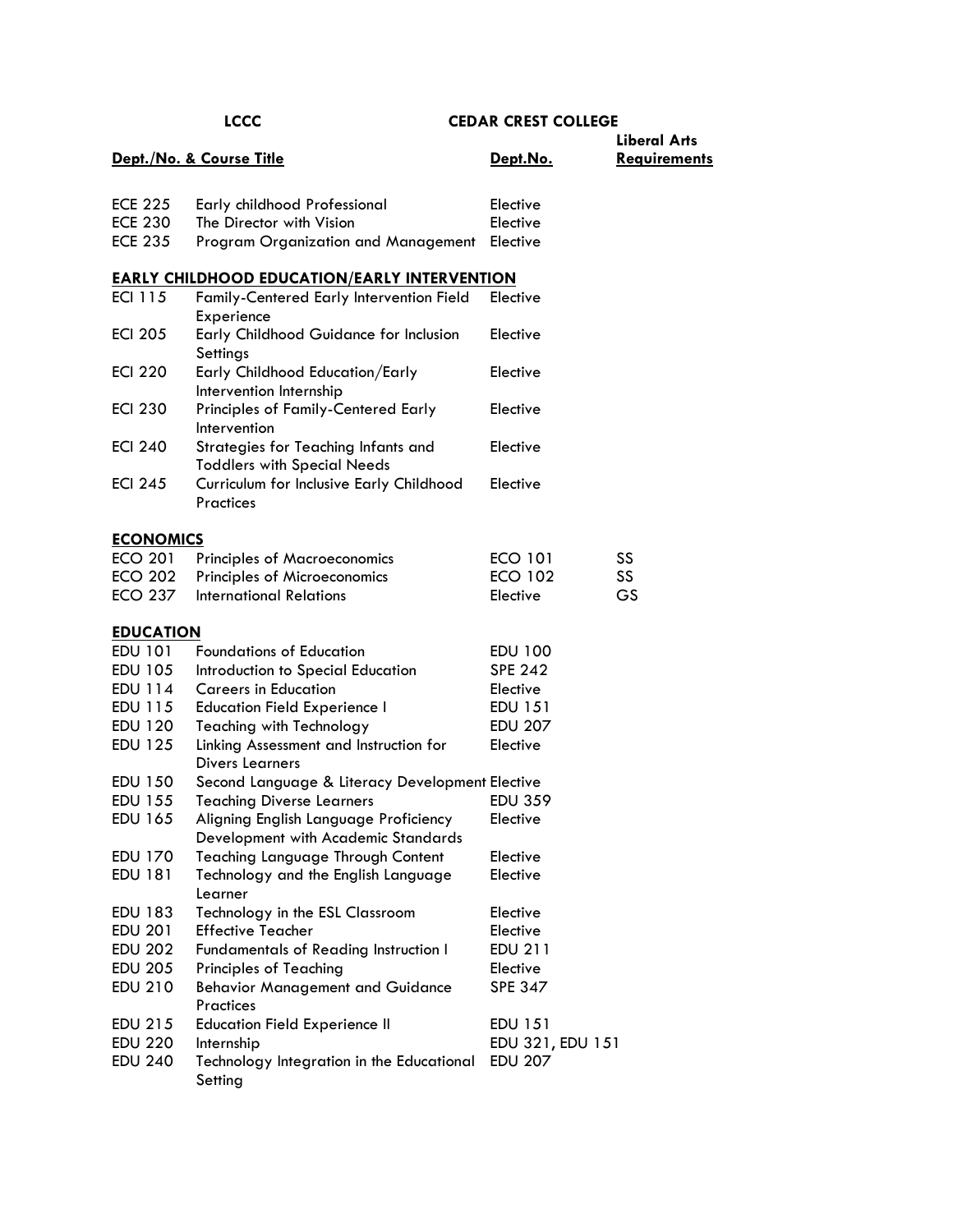| <b>LCCC</b>                                                                |                      |                                                                                                                                    |
|----------------------------------------------------------------------------|----------------------|------------------------------------------------------------------------------------------------------------------------------------|
| Dept./No. & Course Title                                                   | Dept.No.             | Liberal Arts<br><b>Requirements</b>                                                                                                |
| Independent Study - Education<br><b>School Communication with Families</b> | Elective<br>Elective |                                                                                                                                    |
| <b>ENGINEERING</b>                                                         |                      |                                                                                                                                    |
| <b>Engineering Graphics</b>                                                | Elective             |                                                                                                                                    |
| <b>Engineering Orientation</b>                                             | Elective             |                                                                                                                                    |
| Statics <sup>*</sup>                                                       | Elective             |                                                                                                                                    |
| Dynamics *                                                                 | Elective             |                                                                                                                                    |
|                                                                            |                      |                                                                                                                                    |
|                                                                            |                      | <b>CEDAR CREST COLLEGE</b><br>* EGR 213 or EGR 214 will be accepted toward the math major requirement or as a general elective for |

all other students.

| L<br>⋍<br>. z<br>ı |
|--------------------|
|--------------------|

| <b>ENGLISH</b>          |                                       |                |                                               |
|-------------------------|---------------------------------------|----------------|-----------------------------------------------|
| <b>ENG 105</b>          | <b>Research and Composition</b>       | <b>WRI 100</b> | WRI 1                                         |
| <b>ENG 106</b>          | College English II                    | Elective       | WRI <sub>2</sub>                              |
|                         | (Course completed prior to Fall 2016) |                |                                               |
| <b>ENG 106</b>          | College English II                    | Elective       | WRI <sub>2</sub>                              |
|                         | (Course completed Fall 2016 or later) |                |                                               |
| <b>ENG 106</b>          | Introduction to Literature            | Elective       | <b>HUM</b>                                    |
| <b>ENG 107</b>          | Writing in the Workplace              | <b>BUA 204</b> | WRI <sub>2</sub>                              |
| <b>ENG 108</b>          | <b>Creative Non-Fiction</b>           | <b>ENG 235</b> | WRI <sub>2</sub>                              |
| <b>ENG 111</b>          | Speech                                | <b>THS 105</b> |                                               |
| <b>ENG 154</b>          | Introduction to Women's Studies       | <b>GND 100</b> | <b>HUM</b>                                    |
| <b>ENG 201</b>          | World Literature I                    | <b>ENG 105</b> | <b>GS</b>                                     |
| <b>ENG 202</b>          | World Literature II                   | <b>ENG 245</b> | <b>GS</b>                                     |
| <b>ENG 205</b>          | American Literature I                 | Elective       | <b>HUM</b>                                    |
|                         |                                       |                | (fulfills the literature requirement for PDE) |
| <b>ENG 206</b>          | American Literature II                | Elective       | <b>HUM</b>                                    |
|                         |                                       |                | (fulfills the literature requirement for PDE) |
| <b>ENG 205</b>          | American Literature I and             | <b>ENG 120</b> | <b>HUM</b>                                    |
| <b>ENG 206</b>          | American Literature II                |                |                                               |
| <b>ENG 210</b>          | <b>British Literature I</b>           | <b>ENG 101</b> | <b>HUM</b>                                    |
|                         |                                       |                | (fulfills the literature requirement for PDE) |
| <b>ENG 211</b>          | <b>British Literature II</b>          | <b>ENG 102</b> | <b>HUM</b>                                    |
|                         |                                       |                | (fulfills the literature requirement for PDE) |
| <b>ENG 215</b>          | Introduction to Poetry                | <b>ENG 243</b> | <b>HUM</b>                                    |
| <b>ENG 220</b>          | Introduction to Drama                 | <b>ENG 244</b> | <b>HUM</b>                                    |
| <b>ENG 225</b>          | Journalism                            | <b>COM 150</b> | WRI <sub>2</sub>                              |
| <b>ENG 227</b>          | Literature and Film                   | <b>COM 244</b> | <b>HUM</b>                                    |
| <b>ENG 230</b>          | <b>Contemporary Fiction</b>           | Elective       | <b>HUM</b>                                    |
| <b>ENG 232</b>          | <b>Women's Literature</b>             | <b>ENG 285</b> | <b>HUM</b>                                    |
| <b>ENG 235</b>          | <b>Creative Writing</b>               | <b>ENG 104</b> | <b>ART</b>                                    |
| <b>ENG 237</b>          | <b>Science Fiction</b>                | Elective       | <b>HUM</b>                                    |
| <b>ENG 238</b>          | Gothic and Horror Literature          | Elective       | <b>HUM</b>                                    |
| <b>ENG 241</b>          | Literary Magazine Practicum           | Elective       | <b>HUM</b>                                    |
|                         |                                       |                |                                               |
| <b>EXERCISE SCIENCE</b> |                                       |                |                                               |

| EXS 101 | Introduction to Exercise                             | <b>EXS 100</b> |
|---------|------------------------------------------------------|----------------|
| EXS 102 | <b>Exercise Measurement and Prescription</b>         | Elective*      |
| EXS 103 | Methods of Instruction & Personal Training Elective* |                |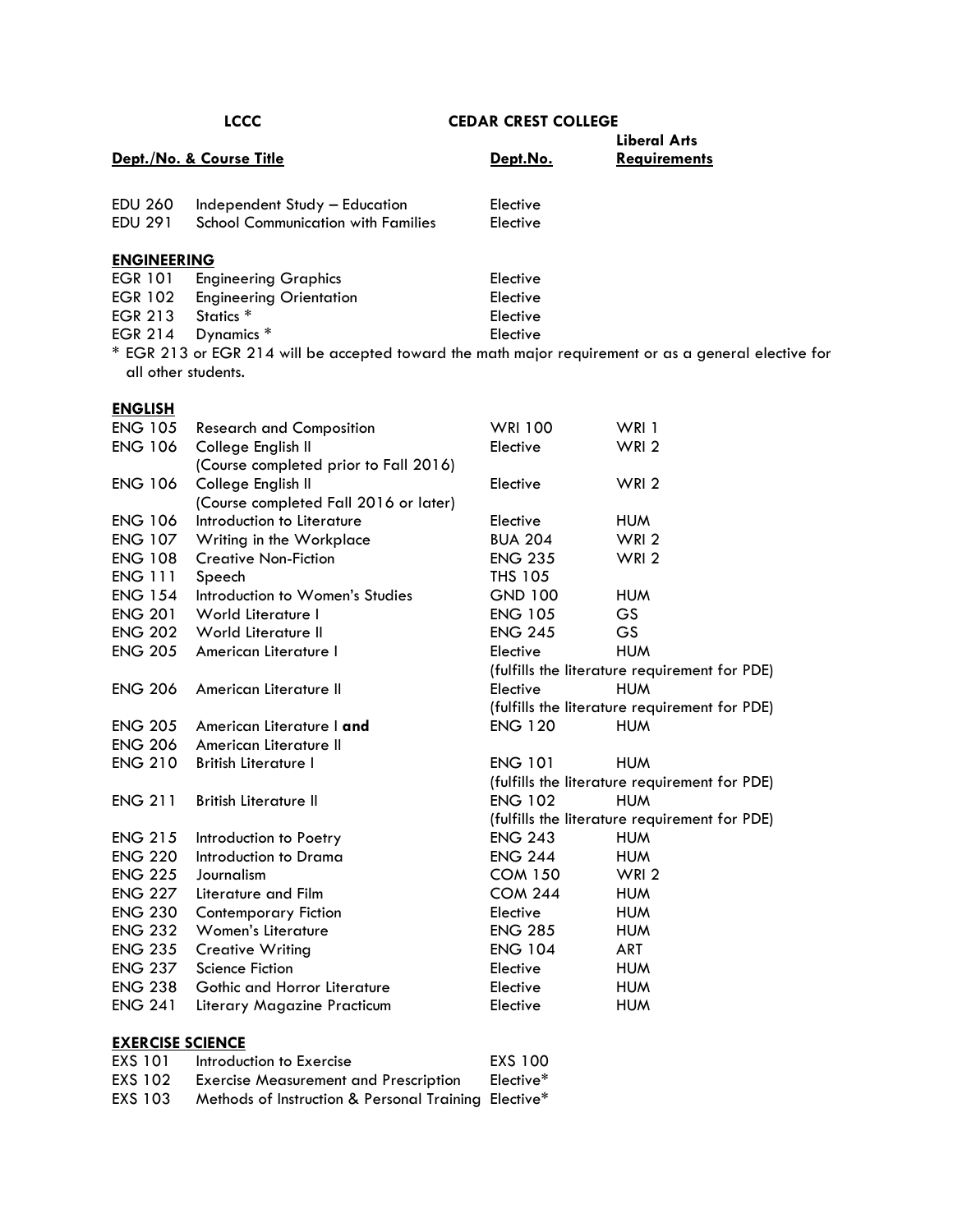|                  | <b>LCCC</b>                                                            | <b>CEDAR CREST COLLEGE</b> |                     |
|------------------|------------------------------------------------------------------------|----------------------------|---------------------|
|                  |                                                                        |                            | <b>Liberal Arts</b> |
|                  | Dept./No. & Course Title                                               | Dept.No.                   | <b>Requirements</b> |
| EXS 104          | <b>Exercise for Special Populations</b>                                | Elective*                  |                     |
| EXS 105          | Kinesiology                                                            | <b>EXS 202</b>             |                     |
| EXS 106          | <b>Exercise Physiology</b>                                             | Elective*                  |                     |
| <b>EXS 107</b>   | Care and Prevention of Athletic Injuries                               | <b>EXS 203</b>             |                     |
|                  | *Can be used as EXS Elective for Exercise Science major                |                            |                     |
| <b>FRENCH</b>    |                                                                        |                            |                     |
| <b>FRN 105</b>   | College French I                                                       | Elective                   | GS.                 |
| <b>FRN 106</b>   | College French II                                                      | Elective                   | GS                  |
| <b>FRN 205</b>   | College French III                                                     | Elective                   | GS                  |
| <b>FRN 206</b>   | College French IV                                                      | Elective                   | GS                  |
|                  | <b>GEORAPHIC INFORMATION SYSTMES</b>                                   |                            |                     |
| GIS 110          | <b>Fundamentals of Geographic Information</b><br>System                | <b>CRJ 110</b>             |                     |
| GIS 115          | <b>Concepts of Geographic Information</b><br>System                    | Elective                   |                     |
| GIS 120          | Geographic Information Systems (GIS) in<br><b>Homeland Security</b>    | Elective                   |                     |
| GIS 125          | Geographic Information Systems (GIS) in<br>Law Enforcement             | Elective                   |                     |
| GIS 130          | Geographic Information Systems (GIS) in<br><b>Economic Development</b> | Elective                   |                     |
| GIS 210          | Introduction to Spatial Analysis                                       | <b>CRJ 110</b>             |                     |
| GIS 215          | <b>Advanced Applications in GIS</b>                                    | <b>CRJ 210</b>             |                     |
| <b>GEOGRAPHY</b> |                                                                        |                            |                     |
| GEO 110          | <b>World Geography</b>                                                 | Elective                   | <b>GS</b>           |
| GEO 115          | <b>World Regional Geography</b>                                        | Elective                   | GS                  |
| <b>GEO 260</b>   | Independent Study - Geography                                          | Elective                   |                     |
| <b>GERMAN</b>    |                                                                        |                            |                     |
| <b>GRM 101</b>   | Spoken German for Travelers                                            | Elective                   | GS                  |
| <b>GRM 105</b>   | College German I                                                       | Elective                   | GS                  |
| <b>GRM 106</b>   | College German II                                                      | Elective                   | GS                  |
| <b>GRM 205</b>   | College German III                                                     | Elective                   | GS                  |
| <b>GRM 206</b>   | College German IV                                                      | Elective                   | GS                  |
| <b>HEALTH</b>    |                                                                        |                            |                     |
| <b>HPE 101</b>   | Personal and Community Health                                          | Elective*                  |                     |
| <b>HPE 106</b>   | <b>CPR</b> for Professional Rescuers and<br>First Aid                  | Elective*                  |                     |
|                  | *Can be used as HLT Elective for Health Science majors                 |                            |                     |
|                  | <b>HEALTH INFORMATION TECHNOLOGY</b>                                   |                            |                     |
| <b>HIT 110</b>   | Introduction to Health Information Science                             | Elective*                  |                     |
| <b>HIT 120</b>   | <b>Medical Terminology</b>                                             | Elective*                  |                     |
| <b>HIT 130</b>   | Health Information in Alternate Settings                               | Elective*                  |                     |

HIT 140 Health Law **Elective** \*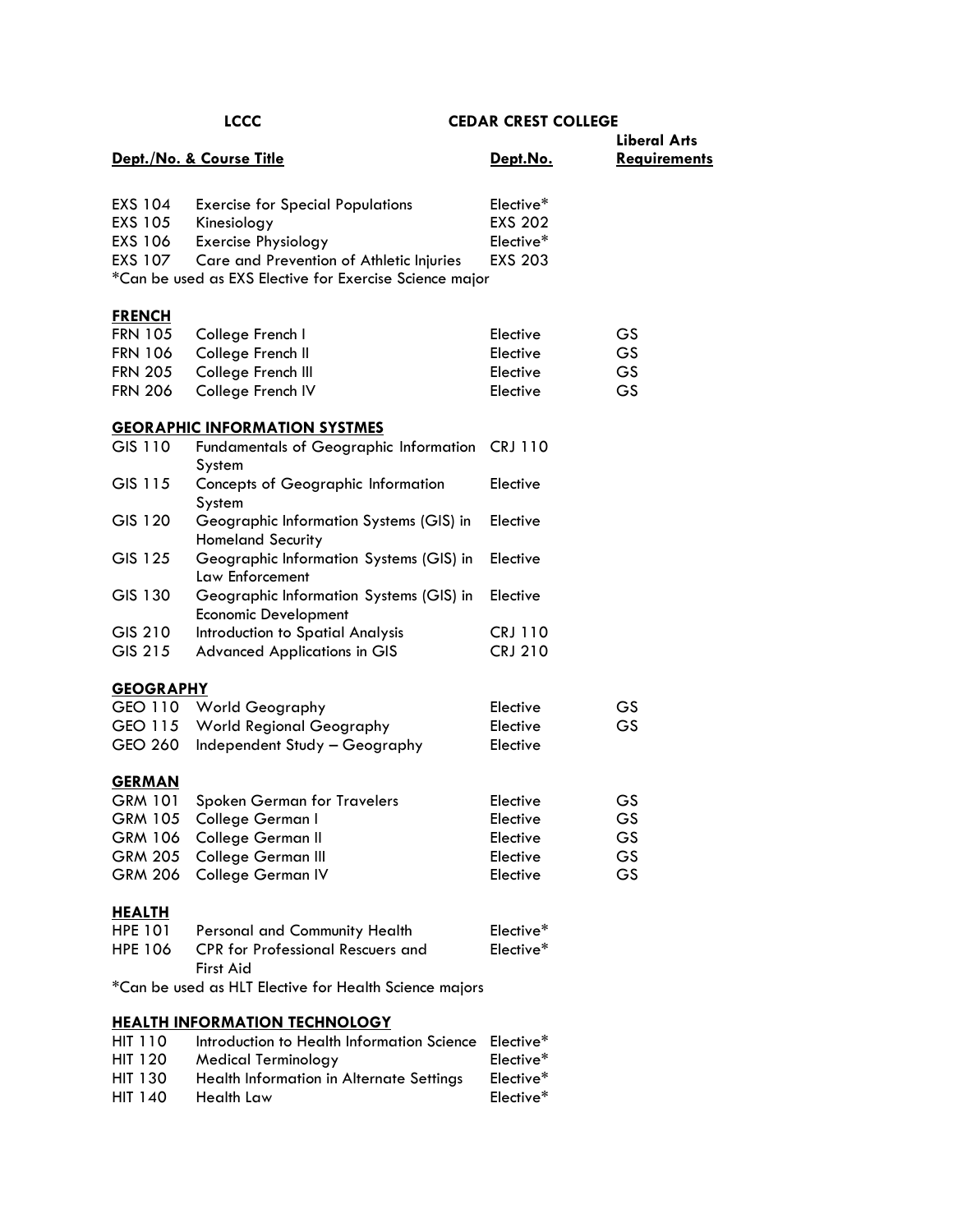|                                  | <b>LCCC</b>                                            | <b>CEDAR CREST COLLEGE</b> |                     |
|----------------------------------|--------------------------------------------------------|----------------------------|---------------------|
|                                  |                                                        |                            | <b>Liberal Arts</b> |
|                                  | Dept./No. & Course Title                               | Dept.No.                   | <b>Requirements</b> |
|                                  |                                                        |                            |                     |
| <b>HIT 200</b>                   | <b>Health Information Processing</b>                   | Elective*                  |                     |
| <b>HIT 210</b>                   | <b>Health Information Reporting</b>                    | Elective*                  |                     |
| <b>HIT 220</b>                   | Health Information Management Practicum Elective*      |                            |                     |
| <b>HIT 230</b>                   | <b>Professional Practice Experience</b>                | Elective*                  |                     |
| <b>HIT 250</b>                   | ICD-10_CM/PCS Coding and                               | Elective*                  |                     |
|                                  | <b>Classification System</b>                           |                            |                     |
| <b>HIT 255</b>                   | <b>CPT and Other Classification Systems</b>            | Elective*                  |                     |
| <b>HIT 260</b>                   | <b>Advanced Coding Concepts</b>                        | Elective*                  |                     |
|                                  | *Can be used as HLT Elective for Health Science majors |                            |                     |
|                                  |                                                        |                            |                     |
| <b>HEALTH SCIENCE</b>            |                                                        |                            |                     |
| <b>HCS 105</b>                   | <b>Exploration of Health Science Careers</b>           | HLT 101 and HLT 201        |                     |
|                                  |                                                        |                            |                     |
| <b>HISTORY</b>                   |                                                        |                            |                     |
| <b>HIS 123</b>                   | United States to Reconstruction                        | <b>HIS 121</b>             | <b>HUM</b>          |
| <b>HIS 124</b>                   | United States Since Reconstruction                     | <b>HIS 122</b>             | <b>HUM</b>          |
| <b>HIS 125</b>                   | History of American Labor                              | Elective                   | <b>HUM</b>          |
| <b>HIS 126</b>                   | History of Black America                               | <b>HIS 232</b>             | <b>HUM</b>          |
| <b>HIS 130</b>                   | <b>Western Civilization I</b>                          | <b>HIS 107</b>             | <b>HUM</b>          |
| <b>HIS 131</b>                   | <b>Western Civilization II</b>                         | <b>HIS 108</b>             | <b>HUM</b>          |
| <b>HIS 220</b>                   | Twentieth Century World History                        | Elective                   | <b>HUM</b>          |
| <b>HIS 222</b>                   | Russia and the World                                   | <b>HIS 251</b>             | GS.                 |
| <b>HIS 224</b>                   | World War II                                           | Elective                   | <b>HUM</b>          |
| <b>HIS 225</b>                   | United States History Since 1945                       | Elective                   | <b>HUM</b>          |
| <b>HIS 260</b>                   | Independent Study - History                            | Reviewed Individually      |                     |
|                                  |                                                        |                            |                     |
| <b>HORTICULTURE</b>              |                                                        |                            |                     |
| <b>HRT 118</b>                   | Woody Plants in the Landscape                          | Elective                   |                     |
| <b>HRT 208</b>                   | <b>Plant Propagation</b>                               | Elective                   |                     |
| <b>HRT 231</b><br><b>HRT 236</b> | Entomology<br>Soil Science                             | Elective                   |                     |
|                                  |                                                        | Elective                   |                     |
|                                  | <b>HOTEL/RESTAURANT MANAGEMENT</b>                     |                            |                     |
| <b>HRM 105</b>                   | Introduction to Hospitality Industry                   | Elective                   |                     |
| <b>HRM 110</b>                   | Food Preparation Fundamentals I and                    | <b>NTR 220</b>             |                     |
| <b>HRM 115</b>                   | <b>Food Preparation Fundamentals II</b>                |                            |                     |
| <b>HRM 120</b>                   | Purchasing for the Hospitality Industry                | Elective                   |                     |
| <b>HRM 130</b>                   | Hospitality Facilities and Equipment                   | Elective                   |                     |
| <b>HRM 131</b>                   | Applied Food Service                                   | Elective                   |                     |
| <b>HRM 160</b>                   | <b>Hospitality Accounting</b>                          | Elective                   |                     |
| <b>HRM 170</b>                   | <b>Hospitality Ethics</b>                              | Elective                   |                     |
| <b>HRM 201</b>                   | <b>Event Planning and Catering</b>                     | Elective                   |                     |
| <b>HRM 205</b>                   | <b>Dining Room Operations</b>                          | Elective                   |                     |
| <b>HRM 208</b>                   | Security and Risk Management                           | Elective                   |                     |
| <b>HRM 211</b>                   | <b>Rooms Division Management</b>                       | Elective                   |                     |
| <b>HRM 225</b>                   | Hotel, Restaurant, and Travel Law                      | Elective                   |                     |
| <b>HRM 230</b>                   | Marketing for the Hospitality Industry                 | Elective                   |                     |
| <b>HRM 235</b>                   | Hospitality Human Resource Management                  | Elective                   |                     |
| <b>HRM 250</b>                   | Hospitality Management Internship                      | Elective                   |                     |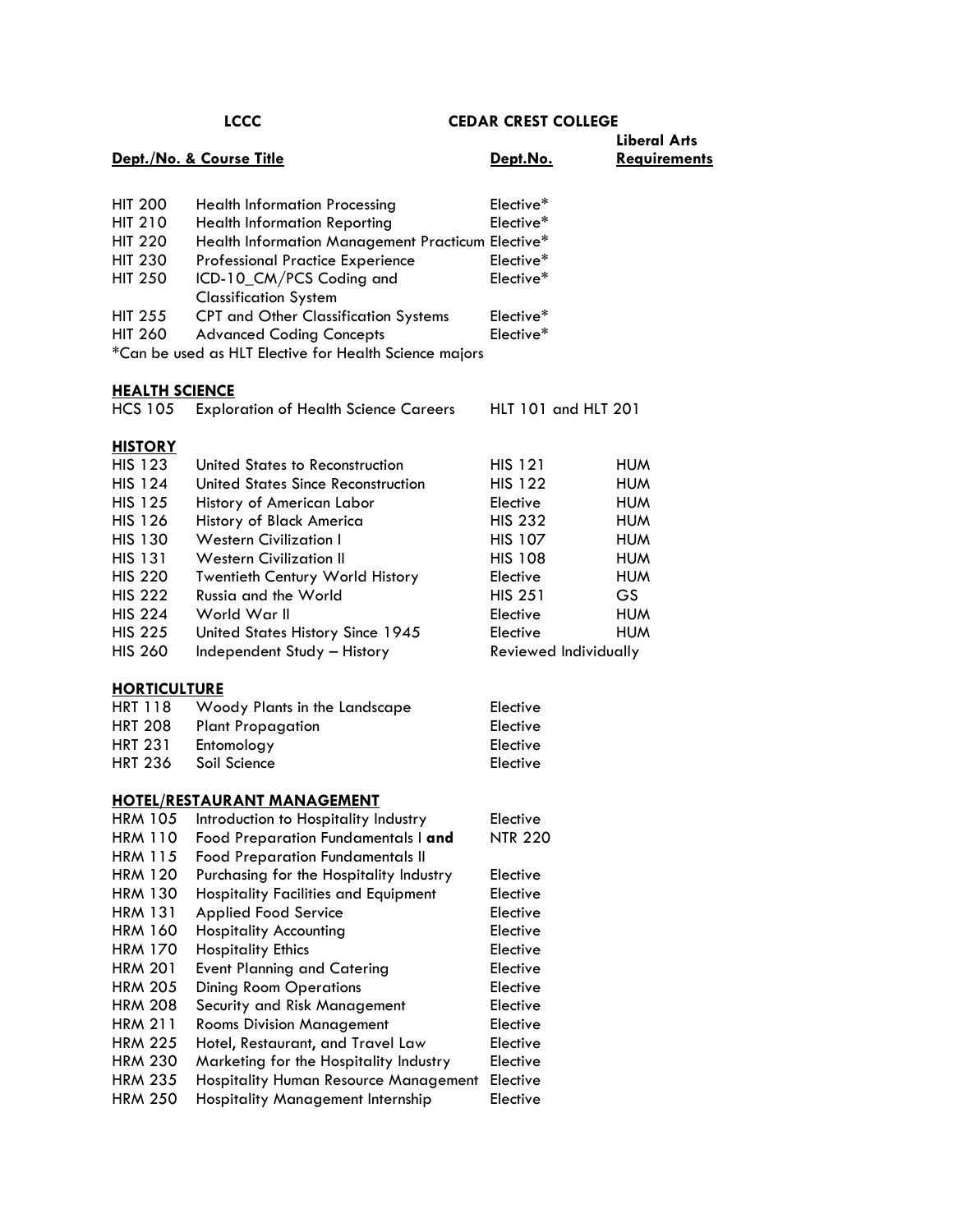|                          |          | <b>Liberal Arts</b> |
|--------------------------|----------|---------------------|
| Dept./No. & Course Title | Dept.No. | <b>Reavirements</b> |

| <b>HUMAN SERVICES</b> |                                                                               |                |            |
|-----------------------|-------------------------------------------------------------------------------|----------------|------------|
| <b>HUS 110</b>        | Introduction to Human Services and                                            | <b>SWK 201</b> |            |
| <b>HUS 120</b>        | Interviewing and Case Management                                              |                |            |
| <b>HUS 115</b>        | Introduction to Drug and Alcohol                                              | Elective       |            |
|                       | <b>Substance Abuse</b>                                                        |                |            |
| <b>HUS 125</b>        | Introduction to Therapeutic Recreation                                        | Elective       |            |
| <b>HUS 150</b>        | Intellectual and Developmental                                                | Elective       |            |
|                       | <b>Disabilities</b>                                                           |                |            |
| <b>HUS 160</b>        | Introduction to Counseling Skills                                             | Elective       |            |
|                       | <b>And Theories</b>                                                           |                |            |
| <b>HUS 170</b>        | <b>Systems and Processes</b>                                                  | Elective       |            |
| <b>HUS 210</b>        | Group Processes                                                               | Elective       |            |
| <b>HUS 215</b>        | <b>Professional Seminar</b>                                                   | Elective       |            |
| <b>HUS 220</b>        | Internship I                                                                  | Elective       |            |
| <b>HUS 230</b>        | Internship II                                                                 | Elective       |            |
| <b>HUS 240</b>        | Management of Human Services Agencies Elective                                |                |            |
|                       |                                                                               |                |            |
|                       | <b>INTERDISCIPLINARY STUDIES</b>                                              |                |            |
| <b>IDS 105</b>        | Thinking, Problem Solving and                                                 | Elective       |            |
|                       | <b>Team Building</b>                                                          |                |            |
| <b>IDS 154</b>        | Introduction to Women's Studies                                               | PHI 141        | <b>HUM</b> |
| <b>IDS 214</b>        | Selected Topics in Ideas and Culture                                          | Elective       | <b>HUM</b> |
| <b>IDS 215</b>        | Selected Topics in Ideas and Culture                                          | Elective       | <b>HUM</b> |
|                       |                                                                               |                |            |
|                       |                                                                               |                |            |
|                       | <b>LOGISTICS TECHNOLOGIES</b>                                                 |                |            |
|                       | LOT 101, 105, 110, 115, 120, 125, 130                                         | Elective       |            |
|                       |                                                                               |                |            |
| <b>MATHEMATICS</b>    |                                                                               |                |            |
| <b>MAT 105</b>        | Intermediate Algebra                                                          | Elective       | ML         |
| <b>MAT 110</b>        | <b>Business Mathematics</b>                                                   | Elective       | ML         |
| <b>MAT 118</b>        | <b>Business and Financial Mathematics</b>                                     | Elective       | ML         |
| MAT 120               | <b>Survey of Mathematics</b>                                                  | Elective       | ML         |
| <b>MAT 121</b>        | <b>Mathematics for Allied Health</b>                                          | Elective       | ML         |
| <b>MAT 125</b>        | <b>Fundamentals of Mathematics I</b><br><b>Fundamentals of Mathematics II</b> | Elective       | ML         |
| <b>MAT 126</b>        |                                                                               | <b>MAT 202</b> | ML         |
| <b>MAT 130</b>        | Industrial Mathematics                                                        | Elective       | ML         |
| <b>MAT 150</b>        | Introduction to Probability and                                               | <b>MAT 110</b> | ML         |
|                       | <b>Statistics</b>                                                             |                | ML         |
| <b>MAT 155</b>        | <b>Finite Mathematics for Business</b><br>and Social Science                  | <b>MAT 105</b> |            |
| <b>MAT 160</b>        |                                                                               | Elective       | ML         |
| <b>MAT 165</b>        | College Algebra                                                               | <b>MAT 140</b> | ML         |
| <b>MAT 170</b>        | College Trigonometry or<br>Precalculus                                        |                |            |
| <b>MAT 188</b>        | <b>Business Calculus</b>                                                      | Elective       | ML         |
| <b>MAT 190</b>        |                                                                               | <b>MAT 141</b> | ML         |
| <b>MAT 192</b>        | <b>Calculus and Analytic Geometry I</b><br>Discrete Math                      | <b>MAT 252</b> | ML         |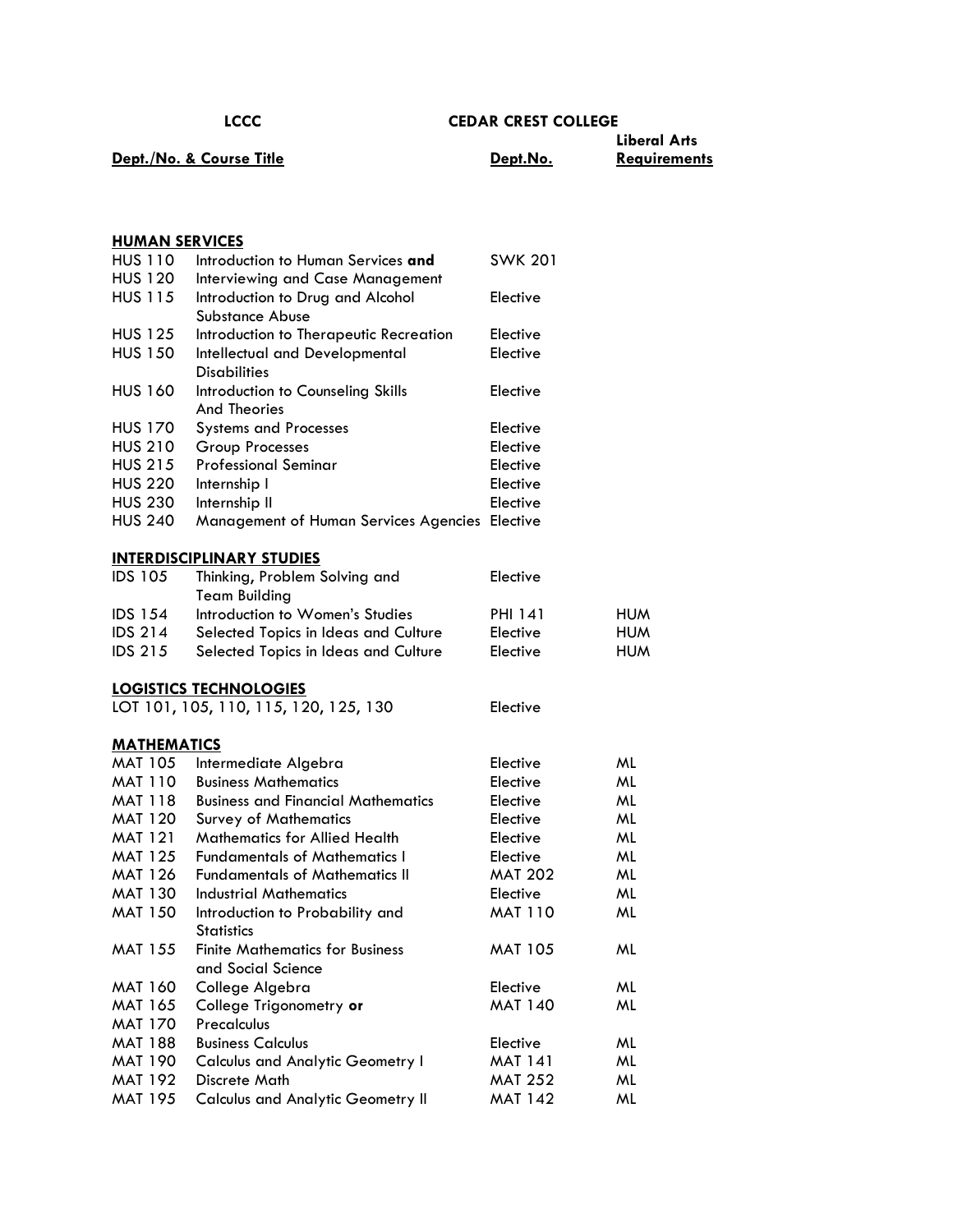|                          |                                                                      |                       | <b>Liberal Arts</b>                      |
|--------------------------|----------------------------------------------------------------------|-----------------------|------------------------------------------|
|                          | Dept./No. & Course Title                                             | Dept.No.              | <b>Requirements</b>                      |
| <b>MAT 200</b>           | <b>Calculus and Analytic Geometry III</b>                            | <b>MAT 211</b>        | ML                                       |
| <b>MAT 205</b>           | <b>Calculus and Analytic Geometry IV</b>                             | <b>MAT 212</b>        | ML                                       |
| <b>MAT 230</b>           | Differential Equations with Linear                                   | MAT 313 (3 cr.)       | ML                                       |
|                          | Algebra                                                              |                       |                                          |
| <b>MEDICAL ASSISTANT</b> |                                                                      |                       |                                          |
| MED 101                  | Introduction to Medical Assisting                                    | Elective*             |                                          |
| <b>MED 102</b>           | <b>Medical Assisting I</b>                                           | Elective*             |                                          |
| <b>MED 104</b>           | <b>Clinical Procedures I</b>                                         | Elective*             |                                          |
| <b>MED 201</b>           | <b>Medical Assisting II</b>                                          | Elective*             |                                          |
| <b>MED 202</b>           | <b>Medical Assisting III</b>                                         | Elective*             |                                          |
| <b>MED 203</b>           | <b>Clinical Procedures II</b>                                        | Elective*             |                                          |
| <b>MED 205</b>           | Clinical Experience I and                                            | Elective*             |                                          |
| <b>MED 206</b>           | <b>Clinical Experience II</b>                                        |                       |                                          |
| <b>MED 216</b>           | <b>Medical Office Management</b>                                     | Elective*             |                                          |
|                          | *Can be used as HLT Elective for all Health Science Majors           |                       |                                          |
|                          | <b>MONTESSORI EARLY CHILDHOOD</b>                                    |                       | All courses transfer for elective credit |
| <b>MUSIC</b>             |                                                                      |                       |                                          |
| <b>MUS 101</b>           | Introduction to Music                                                | Elective              | <b>ART</b>                               |
| <b>MUS 105</b>           | <b>Music After Mozart</b>                                            | Elective              | ART                                      |
| MUS 107                  | American Popular Music                                               | Elective              | ART                                      |
| <b>MUS 111</b>           | <b>Choral Ensemble</b>                                               | Elective              | <b>ART</b>                               |
| <b>NURSING</b>           |                                                                      | Reviewed individually |                                          |
|                          | <b>OCCUPATIONAL THERAPY ASSISTANT</b>                                |                       |                                          |
| <b>OTA 101</b>           | Introduction to Occupational Therapy                                 | Elective*,**          |                                          |
| OTA 103                  | <b>Therapeutic Media</b>                                             | Elective*,**          |                                          |
| OTA 110                  | Intervention in Occupational Therapy                                 | Elective*,**          |                                          |
| <b>OTA 116</b>           | Principles of Treatment in Adult/<br><b>Geriatric Rehabilitation</b> | Elective**            |                                          |
| <b>OTA 205</b>           | <b>Medical Conditions</b>                                            | Elective*,**          |                                          |
| <b>OTA 211</b>           | Occupational Therapy in Mental Health                                | Elective*,**          |                                          |
| <b>OTA 217</b>           | Principles of Treatment in Adult/Pediatric<br>Rehabilitation         | Elective*,**          |                                          |
| <b>OTA 223</b>           | Therapeutic Adaptations/ Techniques in<br>Occupational Therapy       | Elective*,**          |                                          |
| <b>OTA 229</b>           | Supervision in Occupational Therapy                                  | Elective*,**          |                                          |
| <b>OTA 240</b>           | Fieldwork Experience II (FWE II)                                     | Elective**            |                                          |
|                          | *Can be used as EXS Elective for Exercise Science major only         |                       |                                          |
|                          | ** Can be used as HLT Elective for Health Science degrees            |                       |                                          |
|                          |                                                                      |                       |                                          |

# **PARALEGAL STUDIES**

| PLG 115 Law Firm Experience               | Elective |  |
|-------------------------------------------|----------|--|
| PLG 120 Introduction to Paralegal Studies | Elective |  |
| PLG 125 Workers' Compensation Practice    | Elective |  |
| For the Paralegal                         |          |  |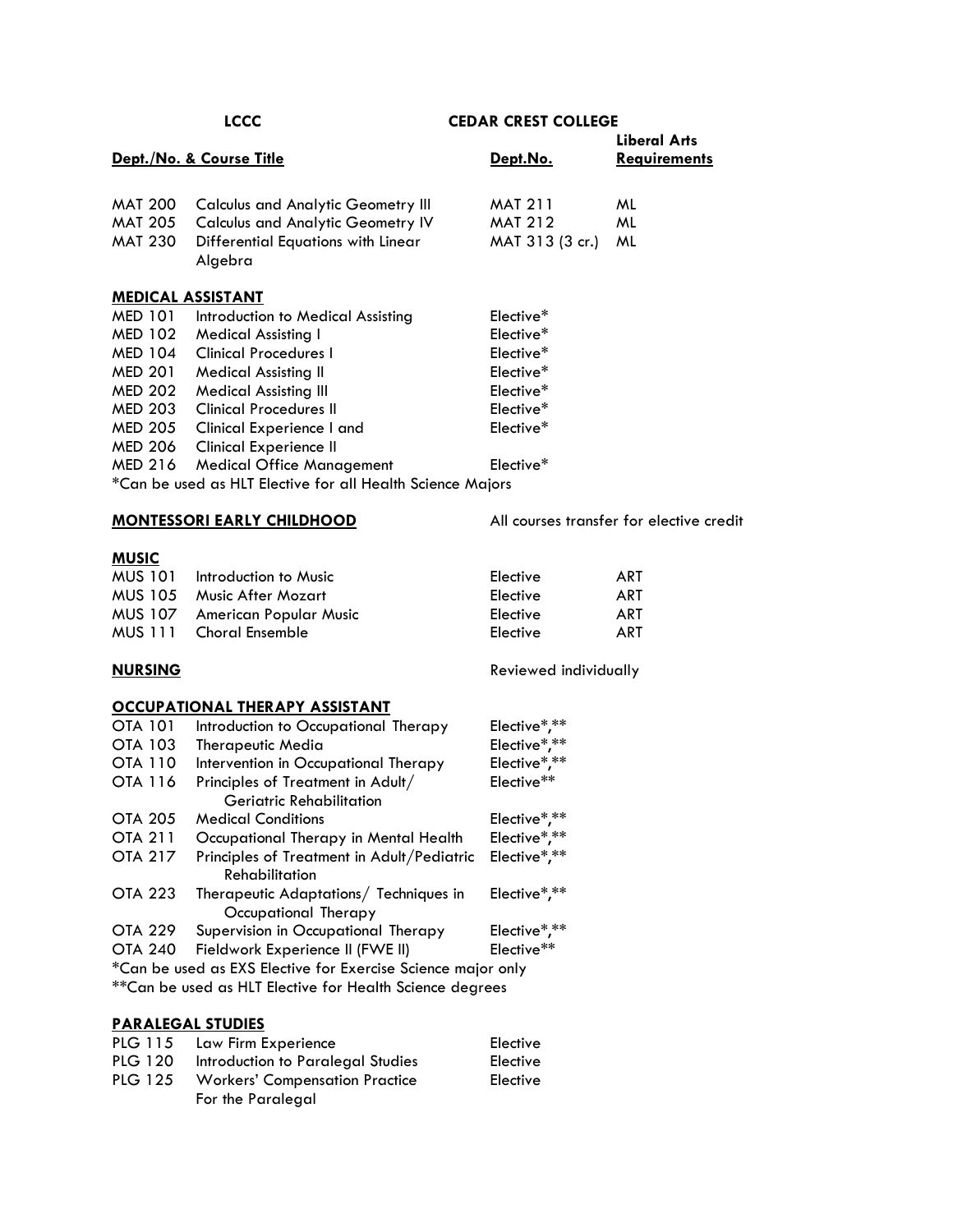|                   |                                            |                       | <b>Liberal Arts</b> |
|-------------------|--------------------------------------------|-----------------------|---------------------|
|                   | Dept./No. & Course Title                   | Dept.No.              | <b>Requirements</b> |
|                   |                                            |                       |                     |
| <b>PLG 130</b>    | <b>Social Security Disability Practice</b> | Elective              |                     |
|                   | For the Paralegal                          |                       |                     |
| <b>PLG 150</b>    | Torts and Personal Injury Law and          | Elective              |                     |
| <b>PLG 200</b>    | Civil Litigation and Procedures            |                       |                     |
| <b>PLG 215</b>    | Law Office Management                      | Elective              |                     |
| <b>PLG 220</b>    | Contract Law and Business Org.             | Elective              |                     |
| <b>PLG 227</b>    | Criminal Law and Procedures for            | Elective              |                     |
|                   | Paralegals                                 |                       |                     |
| <b>PLG 228</b>    | Immigration Law for Paralegals             | Elective              |                     |
| <b>PLG 230</b>    | <b>Estates and Trusts</b>                  | Elective              |                     |
| <b>PLG 235</b>    | <b>Family Law</b>                          | Elective              |                     |
| <b>PLG 240</b>    | <b>Bankruptcy Law</b>                      | Elective              |                     |
| <b>PLG 245</b>    | Legal Research and Writing                 | Elective              |                     |
| <b>PLG 250</b>    | Legal Internship                           | Reviewed Individually |                     |
| <b>PLG 255</b>    | Legal Writing                              | Elective              |                     |
|                   |                                            |                       |                     |
| <b>PHILOSOPHY</b> |                                            |                       |                     |
| <b>PHI 201</b>    | Introduction to Philosophy                 | <b>PHI 100</b>        | <b>HUM</b>          |
| <b>PHI 202</b>    | Contemporary Philosophy                    | Elective              | <b>HUM</b>          |
| <b>PHI 203</b>    | Introductory Logic                         | <b>PHI 131</b>        | ML                  |
| <b>PHI 205</b>    | Introduction to Ethics                     | <b>PHI 200</b>        | <b>HUM</b>          |
| <b>PHI 210</b>    | <b>Comparative Religion</b>                | <b>REL 120</b>        | GS                  |

**PHYSICAL EDUCATION**

All Courses Accepted for Elective Credit: Maximum 4 Credits

### **PHYSICAL THERAPIST ASSISTANT**

| <b>PTA 101</b>                                              | Introduction to Physical Therapy      | Elective*,**   |  |
|-------------------------------------------------------------|---------------------------------------|----------------|--|
| <b>PTA 102</b>                                              | <b>Applied Kinesiology</b>            | <b>EXS 202</b> |  |
| <b>PTA 103</b>                                              | <b>Physical Therapy Procedures</b>    | Elective*,**   |  |
| <b>PTA 200</b>                                              | Selected Topics in Physical Therapy   | Elective*,**   |  |
| <b>PTA 201</b>                                              | Medical-Surgical Orientation to       | Elective*,**   |  |
| <b>PTA 202</b>                                              | <b>Clinical Practice I</b>            | Elective*,**   |  |
| <b>PTA 203</b>                                              | <b>Physical Therapy Procedures II</b> | Elective*,**   |  |
| <b>PTA 205</b>                                              | <b>Therapeutic Exercise</b>           | Elective*,**   |  |
| <b>PTA 206</b>                                              | <b>Rehabilitation</b>                 | Elective*,**   |  |
| <b>PTA 208</b>                                              | <b>Clinical Practice II</b>           | Elective*,**   |  |
| *Can be used as EXS Elective for Exercise Science major     |                                       |                |  |
| **Can be used as HLT Elective for all Health Science Majors |                                       |                |  |

PHI 260 Independent Study - Philosophy Reviewed Individually

### **PHYSICS**

| <b>PHY 101</b> | Conceptual Physics             | <b>PHY 103</b> | SCI     |
|----------------|--------------------------------|----------------|---------|
| <b>PHY 103</b> | <b>Fundamentals of Physics</b> | <b>PHY 103</b> | SCI     |
| <b>PHY 110</b> | <b>Elements of Physics</b>     | Elective       | $SCI^*$ |
| <b>PHY 201</b> | Introduction to Physics I      | Elective       | $SCI**$ |
| <b>PHY 202</b> | Introduction to Physics II     | Elective       | $SCI**$ |
| <b>PHY 210</b> | General Physics I              | <b>PHY 104</b> | SCI     |
| <b>PHY 215</b> | <b>General Physics II</b>      | <b>PHY 105</b> | SCI     |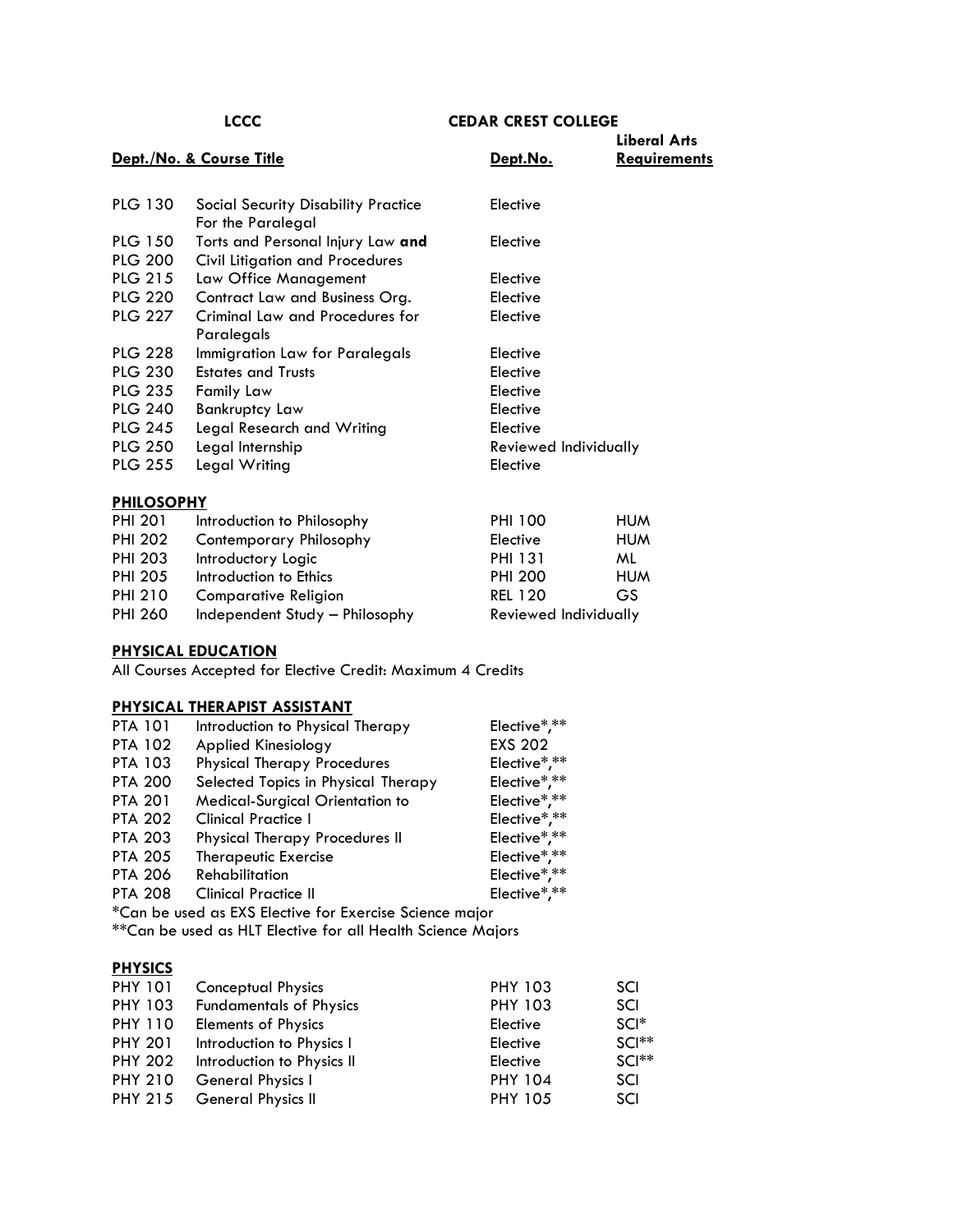|                                  | Dept./No. & Course Title                                                                                                              | Dept.No.                                       | <b>Liberal Arts</b><br><b>Requirements</b> |
|----------------------------------|---------------------------------------------------------------------------------------------------------------------------------------|------------------------------------------------|--------------------------------------------|
| <b>PHY 250</b><br><b>PHY 251</b> | Selected Topics in the Natural Sciences<br>Selected Topics in the Natural Sciences<br>*Can be used as PHY 103 for a non-science major | Reviewed Individually<br>Reviewed Individually |                                            |
|                                  | **Can be used for the physics requirement for the General Science major                                                               |                                                |                                            |
| <b>POLITICAL SCIENCE</b>         |                                                                                                                                       |                                                |                                            |
| <b>PSC 130</b>                   | Introduction to Political Science                                                                                                     | Elective                                       | SS                                         |
| <b>PSC 141</b>                   | American Federal Government (Prev 230)                                                                                                | <b>PSC 202</b>                                 | SS                                         |
| <b>PSC 142</b>                   | State and Local Government (Prev 231)                                                                                                 | <b>PSC 202</b>                                 | SS                                         |
| <b>PSC 233</b>                   | Introduction to Public Administration                                                                                                 | Elective                                       | SS                                         |
| <b>PSC 235</b>                   | Constitutional Law                                                                                                                    | <b>PSC 218</b>                                 | SS                                         |
| <b>PSC 236</b>                   | <b>American Civil Liberties</b>                                                                                                       | <b>PSC 218</b>                                 | SS                                         |

PSC 237 International Relations PSC 211 GS PSC 239 U.S. Foreign Policy **Elective** SS

PSC 260 Independent Study – Political Science Reviewed Individually

# **PSYCHOLOGY**

| <u>rai unuluu i</u> |                                |                                                     |    |
|---------------------|--------------------------------|-----------------------------------------------------|----|
| <b>PSY 105</b>      | Psychology as a Major          | <b>PSY 217</b>                                      |    |
| <b>PSY 106</b>      | Writing in APA Style           | SPS 170                                             |    |
| <b>PSY 120</b>      | Psychology of Human Sexuality  | Elective                                            |    |
| <b>PSY 140</b>      | Introduction to Psychology     | <b>PSY 100</b>                                      | SS |
| <b>PSY 142</b>      | Industrial Psychology          | <b>PSY 301</b>                                      | SS |
| <b>PSY 145</b>      | Human Growth and Development-  | <b>PSY 210</b>                                      | SS |
|                     | The Life Span                  |                                                     |    |
| <b>PSY 240</b>      | <b>Educational Psychology</b>  | PSY 102/EDU 102                                     |    |
| <b>PSY 241</b>      | Psychology of Human Adjustment | <b>PSY 235</b>                                      | SS |
| <b>PSY 242</b>      | Child Development              | <b>PSY Elective</b>                                 |    |
|                     |                                | (fulfills PSY requirement for elementary education) |    |
| <b>PSY 243</b>      | Abnormal Psychology            | <b>PSY 309</b>                                      |    |
| <b>PSY 245</b>      | Psychology of Aging            | <b>PSY Elective</b>                                 | SS |
|                     |                                |                                                     |    |

PSY 250 Cognitive Psychology PSY 337

PSY 255 Introduction to Statistical Analysis PSY 212 or PSY 214

PSY 256 Research Methods in Psychology PSY 211 or PSY 213

PSY 257 Volunteers in Community Service Elective

PSY 260 Independent Study - Psychology Reviewed Individually

PSY 283 Introduction to Social Psychology PSY 231 SS

#### **PUBLIC ORGANIZATION LEADERSHIP**

| <b>LPO 201</b> | Diversity in Public Organization             | Elective |
|----------------|----------------------------------------------|----------|
|                | Leadership                                   |          |
| <b>LPO 205</b> | <b>Public Personnel Management</b>           | Elective |
| <b>LPO 208</b> | <b>Public Organization Budgeting</b>         | Elective |
| LPO 210        | <b>Essentials of Grant Funding</b>           | Elective |
| LPO 215        | Public Labor Administration and              | Elective |
|                | <b>Negotiations</b>                          |          |
| <b>LPO 217</b> | <b>Legal Aspects of Public Organizations</b> | Elective |
| <b>LPO 220</b> | <b>Research Methods for Public</b>           | Elective |
|                | Organization and Leadership                  |          |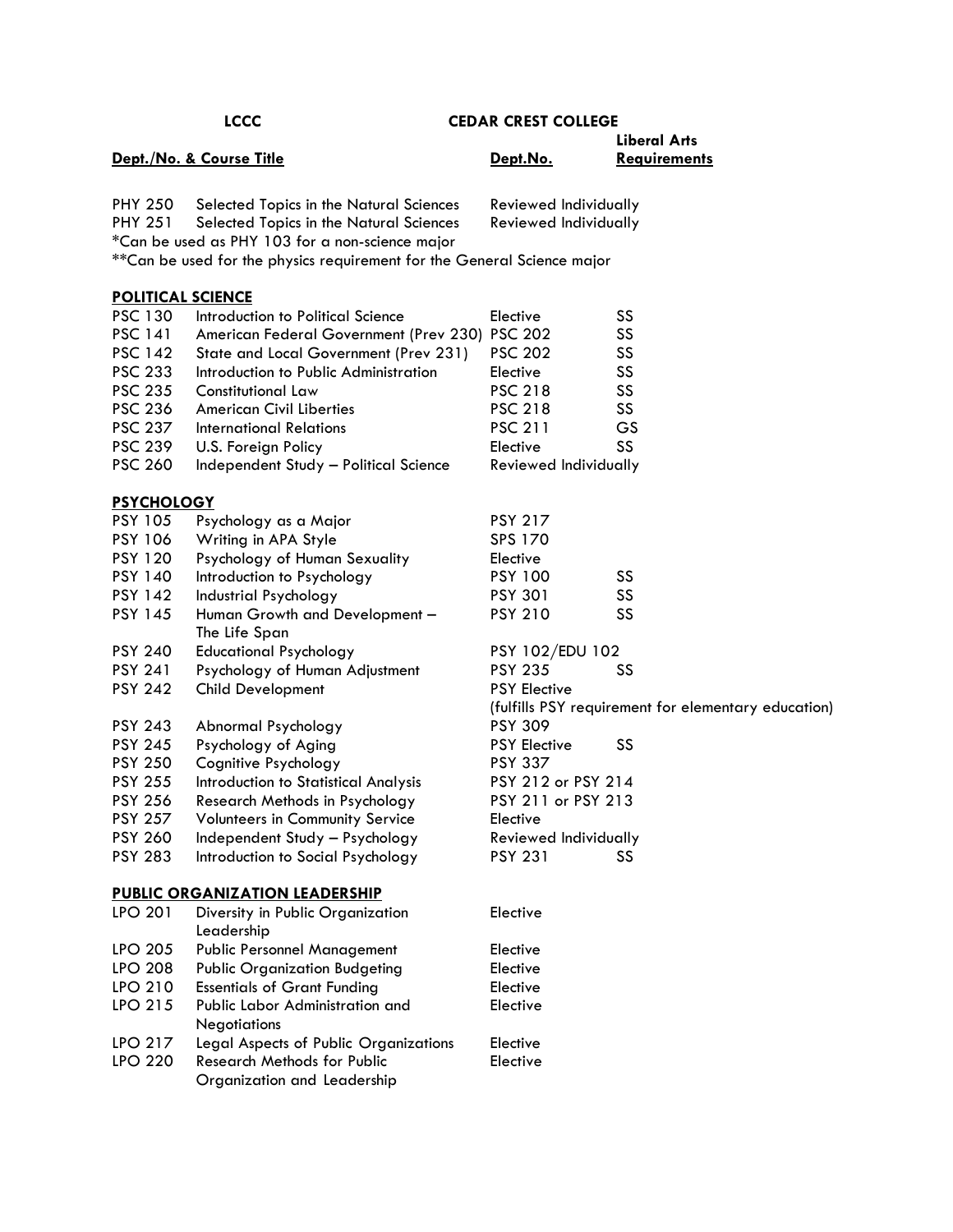| ×<br>۰. | ×<br>۰. | ×<br>۰. |
|---------|---------|---------|

|          | <b>Liberal Arts</b> |
|----------|---------------------|
| Dept.No. | <b>Reavirements</b> |
|          |                     |

| <u>REAL ESTATE</u>       |                                                   |                       |     |
|--------------------------|---------------------------------------------------|-----------------------|-----|
| <b>RES 101</b>           | Real Estate Fundamentals and                      | Elective              |     |
| <b>RES 102</b>           | Real Estate Practice or                           |                       |     |
| <b>RES 110</b>           | Real Estate Law                                   | Elective              |     |
|                          |                                                   |                       |     |
| <b>RELIGION</b>          |                                                   |                       |     |
| <b>REL 201</b>           | <b>Comparative Religion</b>                       | <b>REL 120</b>        | GS  |
| <b>SCIENCE</b>           |                                                   |                       |     |
| <b>SCI 105</b>           | <b>Integrated Science</b>                         | Elective              | SCI |
|                          |                                                   |                       |     |
| <b>SOCIOLOGY</b>         |                                                   |                       |     |
| SOC 150                  | Introduction to Sociology                         | SOC 100               | SS  |
| SOC 151                  | <b>Modern Social Problems</b>                     | Elective              | SS  |
|                          | (fulfills the sociology requirement for nursing)  |                       |     |
| SOC 154                  | Introduction to Women's Studies                   | <b>PHI 141</b>        |     |
| SOC 155                  | <b>Mass Culture</b>                               | Elective              | SS  |
| SOC 250                  | Criminology                                       | <b>CRJ 106</b>        | SS  |
| SOC 251                  | The Family                                        | SOC 321               | SS  |
| SOC 253                  | Diversity and Inequality                          | Elective              | SS  |
| SOC 254                  | Sociology of Aging                                | Elective              |     |
| SOC 257                  | Volunteers in Community Service                   | Elective              | SS  |
| SOC 258                  | <b>Cultural Anthropology</b>                      | <b>ANT 101</b>        | SS  |
| SOC 260                  | Independent Study - Sociology                     | Reviewed Individually |     |
| SOC 283                  | Introduction to Social Psychology                 | SOC 252               | SS  |
| <b>SPANISH</b>           |                                                   |                       |     |
| SPN 101                  | <b>Practical Spanish for the Workplace</b>        | Elective (100-Level)  |     |
| SPN 105                  | <b>Elementary Spanish I</b>                       | <b>SPA 101</b>        | GS  |
| <b>SPN 106</b>           | <b>Elementary Spanish II</b>                      | SPA 102               | GS  |
| <b>SPN 124</b>           | Spanish for Spanish Speakers I                    | Elective (100-Level)  |     |
| SPN 125                  | Spanish for Spanish Speakers II                   | Elective              |     |
| <b>SPN 205</b>           | Intermediate Spanish I                            | <b>SPA 201</b>        | GS  |
| <b>SPN 206</b>           | Intermediate Spanish II                           | SPA 201               | GS  |
| <b>SPN 224</b>           | Advanced Spanish for Spanish Speakers   Elective  |                       |     |
| <b>SPN 225</b>           | Advanced Spanish for Spanish Speakers II Elective |                       |     |
|                          |                                                   |                       |     |
| <u>SPECIAL EDUCATION</u> |                                                   |                       |     |
| SED 110                  | Accommodating Children with                       | <b>SPE 250</b>        |     |
|                          | <b>Exceptionalities in the Classroom</b>          |                       |     |
| SED 114                  | <b>Special Education Field Experience I</b>       | Elective              |     |
| SED 115                  | <b>Foundations of Special Education</b>           | <b>SPE 242</b>        |     |
| <b>SED 200</b>           | Instructional Strategies for Children             | <b>SPE 220</b>        |     |
|                          | with Exceptionalities                             |                       |     |
| <b>SED 205</b>           | Assistive Technology for Children                 | <b>SPE 344</b>        |     |

With Exceptionalitie SED 210 The Paraeducator Professional Flective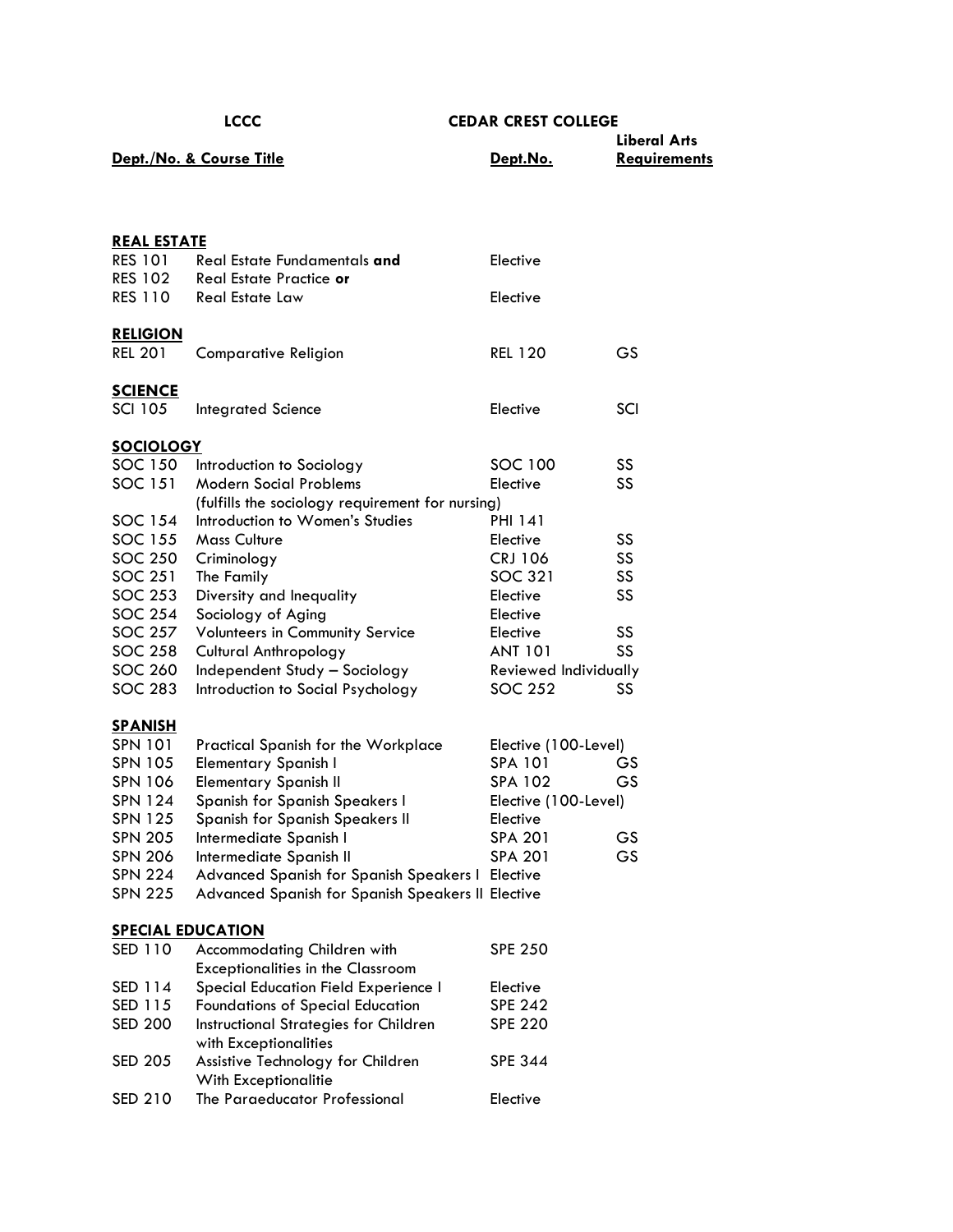| <b>LCCC</b>    |                                                              | <b>CEDAR CREST COLLEGE</b> |                     |  |
|----------------|--------------------------------------------------------------|----------------------------|---------------------|--|
|                |                                                              |                            | <b>Liberal Arts</b> |  |
|                | Dept./No. & Course Title                                     | Dept.No.                   | <b>Requirements</b> |  |
|                |                                                              |                            |                     |  |
| <b>SED 220</b> | <b>Paraprofessional Practicum</b>                            | <b>SPE 245</b>             |                     |  |
|                | <b>SPORT MANAGEMENT</b>                                      |                            |                     |  |
| SPM 101        | Introduction to Sport Management                             | Elective*,**               |                     |  |
| <b>SPM 102</b> | Sport History and Philosophy                                 | Elective*,**               |                     |  |
| SPM 103        | Science and Wellness                                         | Elective**                 |                     |  |
|                | *Can be used as EXS Elective for Exercise Science major only |                            |                     |  |
|                | ** Can be used as HLT Elective for all Health Science Majors |                            |                     |  |
|                |                                                              |                            |                     |  |
|                | <b>STUDENT DEVELOPMENT SERVICES</b>                          |                            |                     |  |
| SDS 102        | Honors Scholars Experience                                   | Elective                   |                     |  |
| SDS 104        | <b>Major Decisions</b>                                       | Elective                   |                     |  |
|                |                                                              |                            |                     |  |
|                | <b>VETERINARY TECHNICIAN</b>                                 |                            |                     |  |
| <b>VET 101</b> | Veterinary Anatomy and Physiology                            | Elective                   | SCI                 |  |
| <b>VET 110</b> | Introduction to Veterinary Technology                        | Elective                   | SCI                 |  |
| <b>VET 115</b> | Animal Management and Nutrition                              | Elective                   | SCI                 |  |
| <b>VET 120</b> | <b>Veterinary Parasitology</b>                               | Elective                   | SCI                 |  |
| <b>VET 125</b> | Veterinary Clinical Laboratory                               | Elective                   | SCI                 |  |
|                | Techniques                                                   |                            |                     |  |
| <b>VET 210</b> | Large Animal Clinical Procedures                             | Elective                   | SCI                 |  |
| <b>VET 215</b> | <b>Animal Disease</b>                                        |                            |                     |  |
| <b>VET 218</b> | Veterinary Pharmacology and                                  | Elective                   | SCI                 |  |
|                | Anesthesia                                                   |                            |                     |  |
| <b>VET 220</b> | <b>Small Animal Clinical Procedures</b>                      | Elective                   | SCI                 |  |
| <b>VET 225</b> | Veterinary Radiology and Surgical                            | Elective                   | SCI                 |  |
|                | Nursing                                                      |                            |                     |  |
| <b>VET 228</b> | Lab Animal Science and Exotics                               | Elective                   | SCI                 |  |
| <b>VET 230</b> | Veterinary Technician Externship                             | Reviewed Individually      |                     |  |